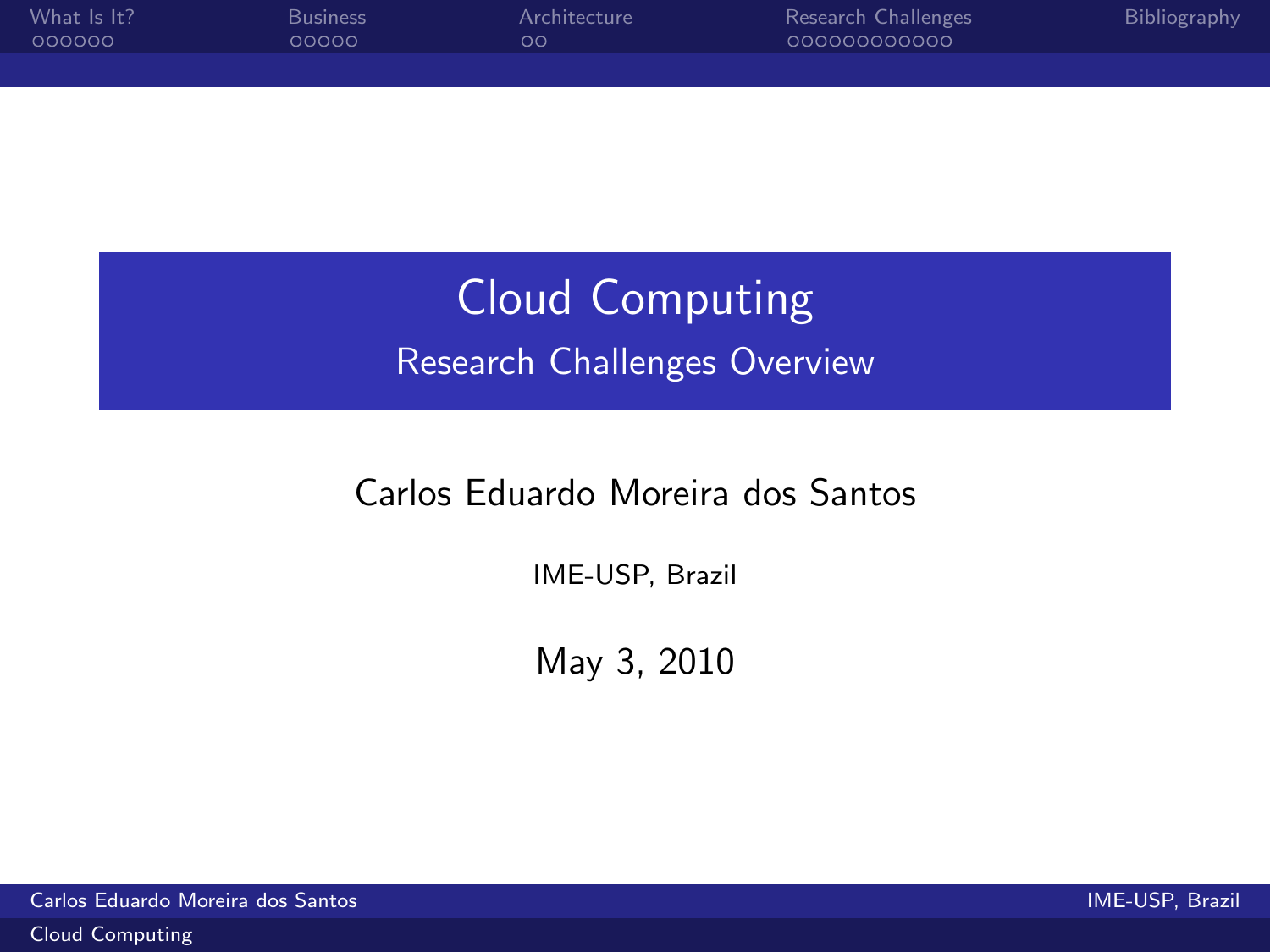| What Is It? | <b>Business</b> | Architecture | Research Challenges | Bibliography |
|-------------|-----------------|--------------|---------------------|--------------|
| - 000000    | 00000           | ററ           | 000000000000        |              |

### Table of Contents I

### 1 [What Is It?](#page-3-0)

- [Related Technologies](#page-4-0)
	- [Grid Computing](#page-4-0)
	- [Virtualization](#page-5-0)
	- **[Utility Computing](#page-6-0)**
	- **[Autonomic Computing](#page-7-0)**
- [Is It New?](#page-8-0)
- **[Definition](#page-9-0)**

### 2 [Business](#page-10-0)

- **[Business Model](#page-11-0)**
- **[Elasticity](#page-12-0)**
- [Commercial Solutions](#page-13-0)
	- **Amazon FC2**
	- [Google AppEngine](#page-14-0)
	- **[Microsoft Windows Azure](#page-15-0)**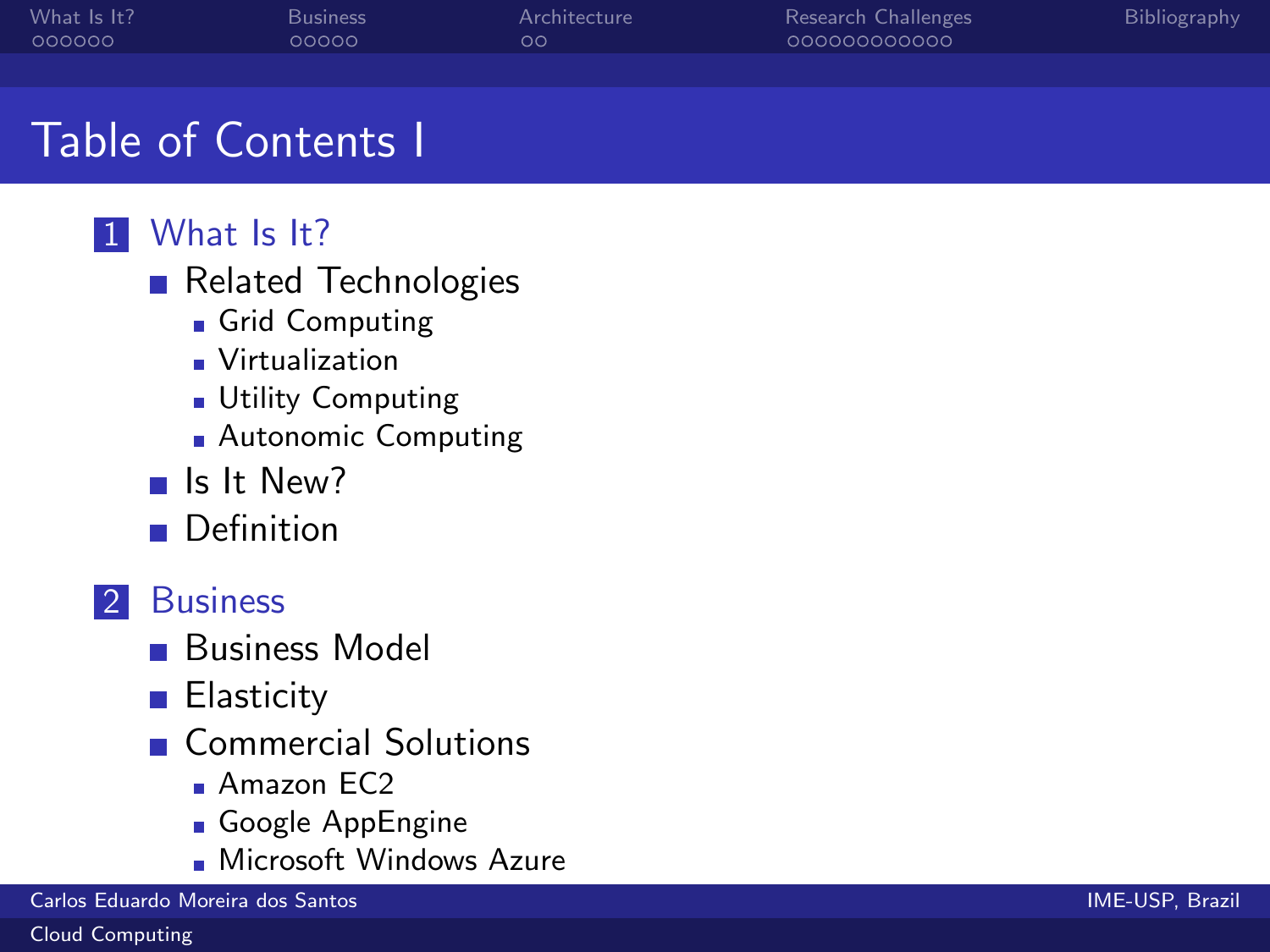| What Is It? | <b>Business</b> | Architecture | Research Challenges | Bibliography |
|-------------|-----------------|--------------|---------------------|--------------|
| - 000000    | 00000           | ററ           | 000000000000        |              |

### Table of Contents II



■ [Service Categories](#page-16-0)

#### 4 [Research Challenges](#page-18-0)

- [Automated Service Provisioning](#page-18-0)
- [Automated Service Provisioning](#page-19-0)
- **[Energy Management](#page-20-0)**
- **[Server Consolidation](#page-24-0)**
- **[Virtual Machine Migration](#page-25-0)**
- [Traffic analysis](#page-26-0)
- [Data Security](#page-27-0)
- **[Software Frameworks](#page-28-0)**
- **[Novel Cloud Architecture](#page-29-0)**

### 5 [Bibliography](#page-30-0)

[Cloud Computing](#page-0-0)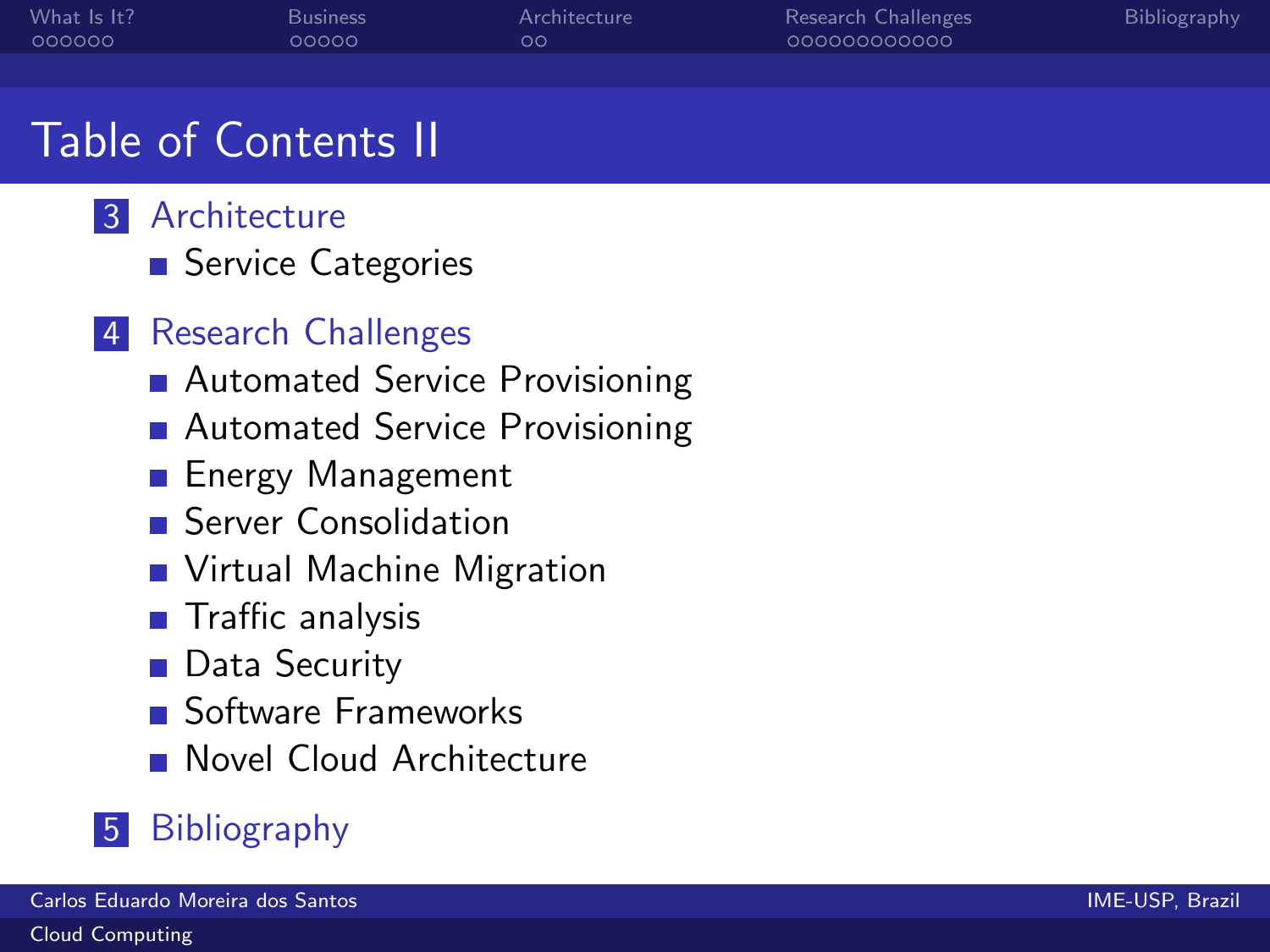| What Is It? | Business | Architecture | Research Challenges | Bibliography |
|-------------|----------|--------------|---------------------|--------------|
| - 000000    | 20000    | OO'          | 000000000000        |              |
|             |          |              |                     |              |

### What Is Cloud Computing?

<span id="page-3-0"></span>Some technologies are often compared to Cloud Computing and, in fact, they share some characteristics.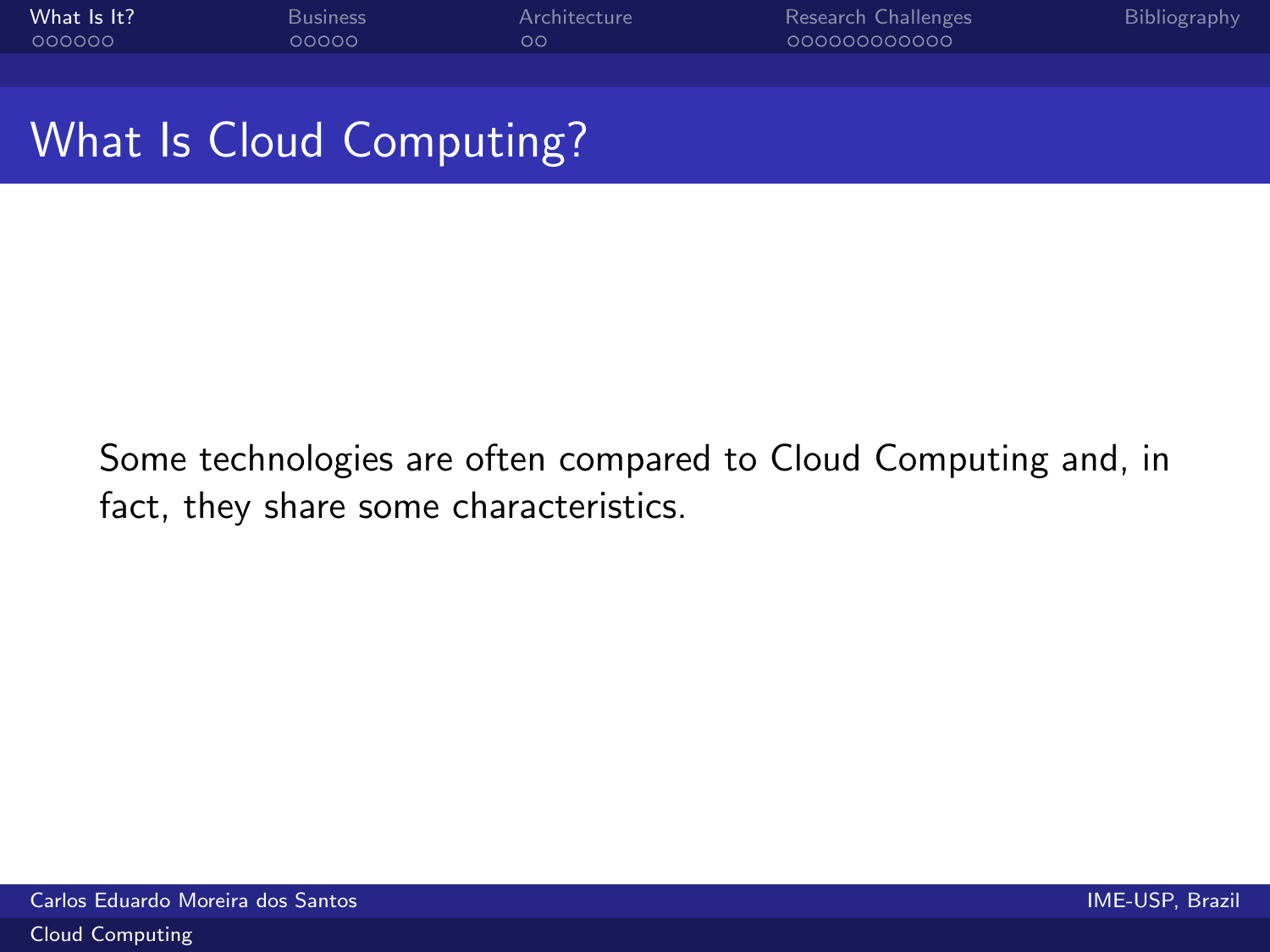| What Is It?<br>$\bullet$ 00000 | <b>Business</b><br>00000 | Architecture<br>$\circ$ | Research Challenges<br>000000000000 | Bibliography |
|--------------------------------|--------------------------|-------------------------|-------------------------------------|--------------|
|                                |                          |                         |                                     |              |
| <b>Related Technologies</b>    |                          |                         |                                     |              |

# Grid Computing

- Both make distributed resources available to an application.
- <span id="page-4-0"></span>A Cloud uses virtualization to
	- share resources,
	- provision resources dynamically.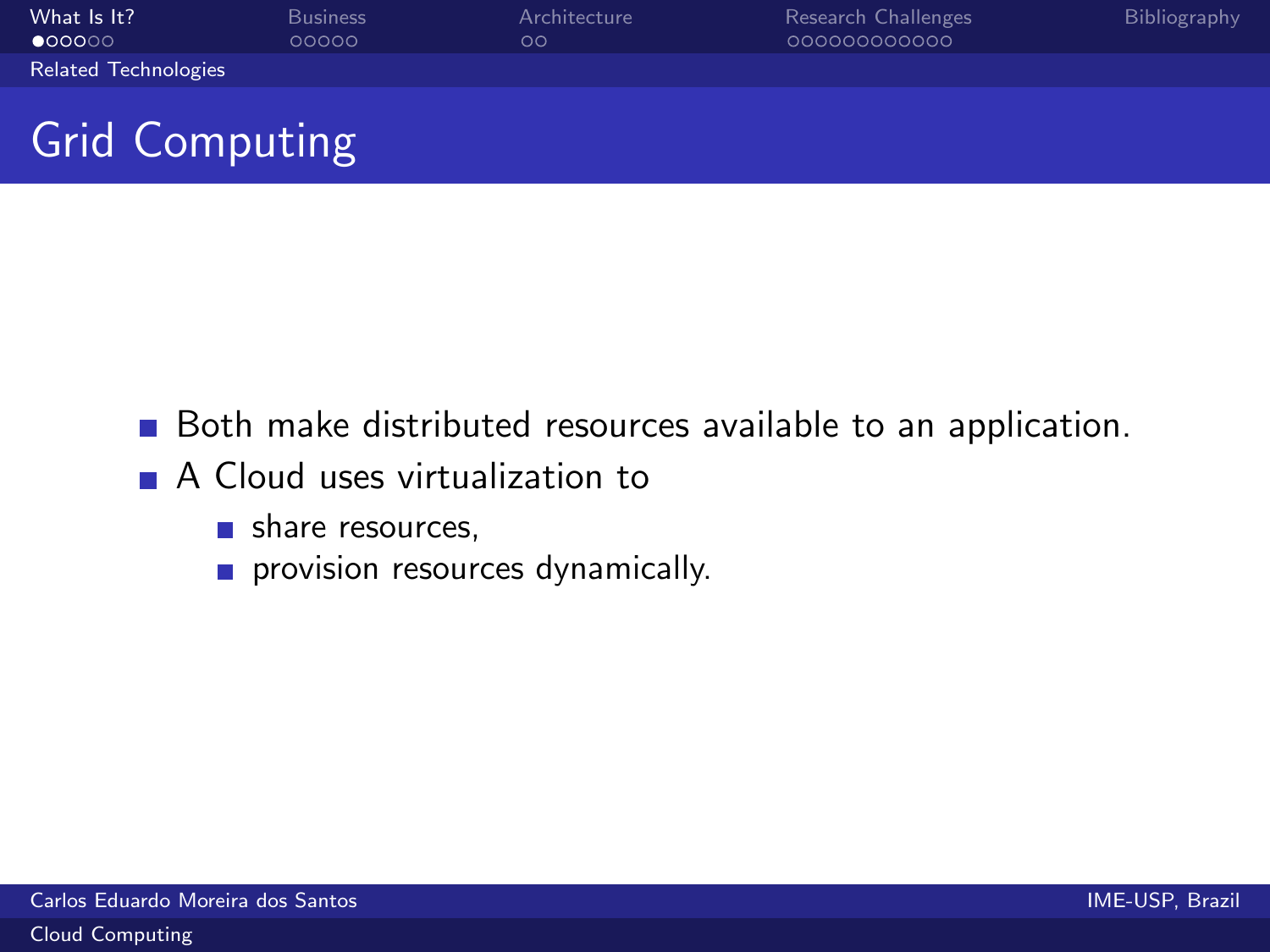| What Is It?                 | <b>Business</b> | Architecture | Research Challenges | <b>Bibliography</b> |
|-----------------------------|-----------------|--------------|---------------------|---------------------|
| 000000                      | 00000           | $\circ$      | 000000000000        |                     |
| <b>Related Technologies</b> |                 |              |                     |                     |
|                             |                 |              |                     |                     |

### Virtualization

- Abstracts details of hardware
- **Provides virtualized resources**
- <span id="page-5-0"></span>■ Foundation of Cloud Computing
	- Virtualized resources are (re)assigned to applications on-demand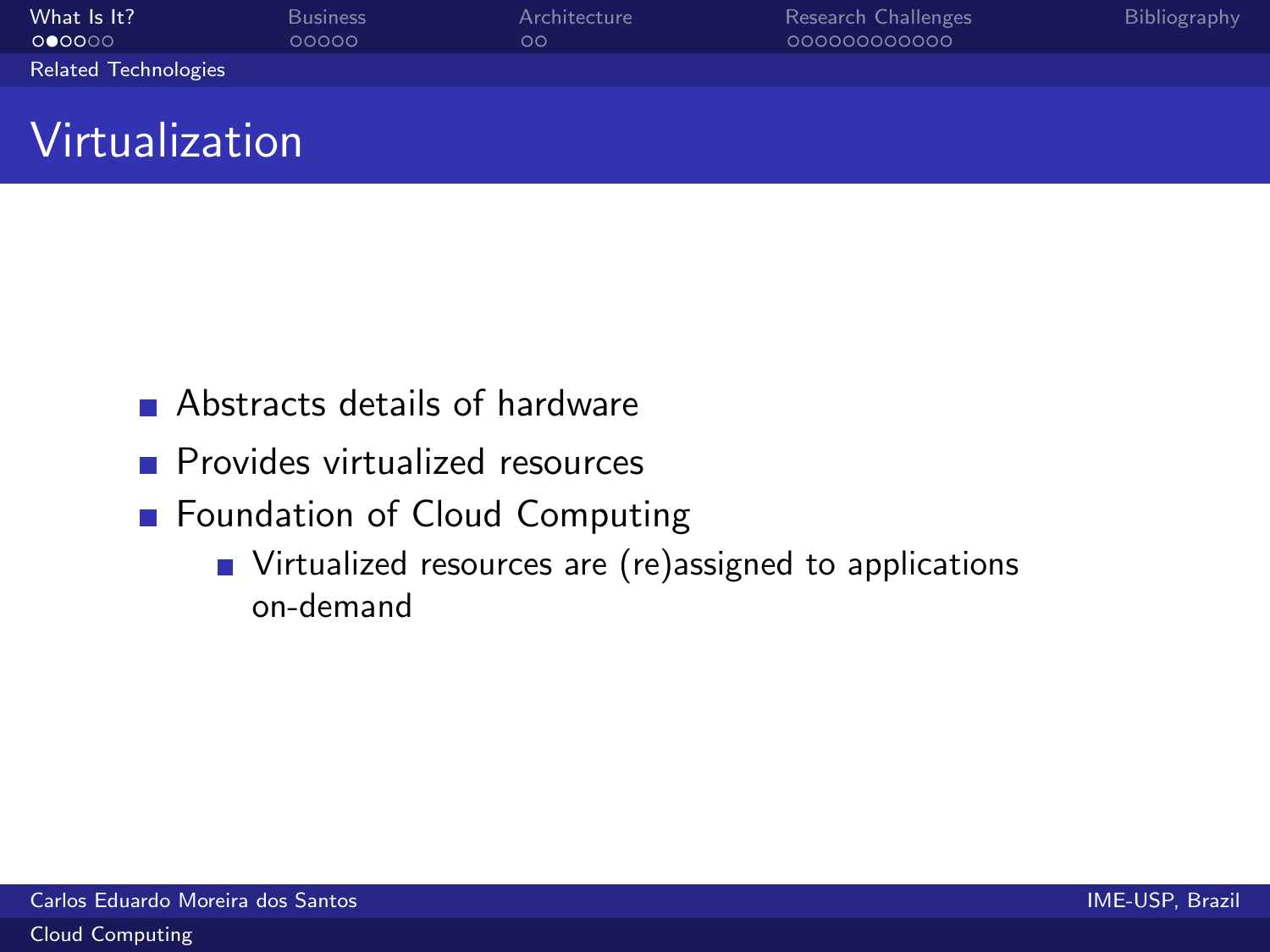| What Is It?                 | <b>Business</b> | Architecture | Research Challenges | Bibliography |
|-----------------------------|-----------------|--------------|---------------------|--------------|
| 000000                      | 00000           | $\circ$      | 000000000000        |              |
| <b>Related Technologies</b> |                 |              |                     |              |

# Utility Computing

Charges customers based on usage, like electricity.

Cloud providers can

- **n** maximize resource utilization
- **n** minimize operating costs

using

- utility-based pricing
- <span id="page-6-0"></span>on-demand resource provisioning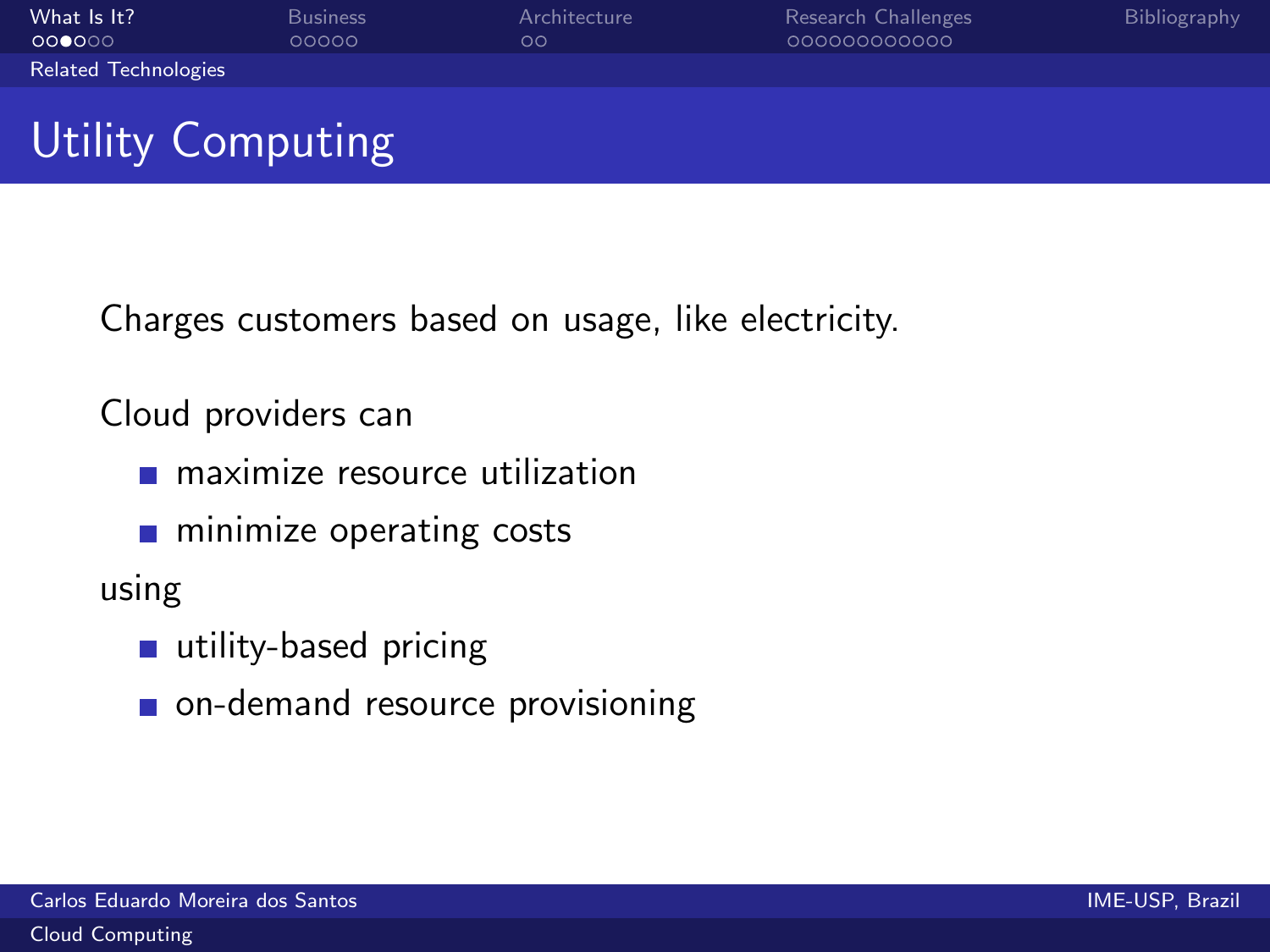| What Is It?                 | <b>Business</b> | Architecture | Research Challenges | <b>Bibliography</b> |
|-----------------------------|-----------------|--------------|---------------------|---------------------|
| <b>COOOO</b>                | 00000           | OΟ           | 000000000000        |                     |
| <b>Related Technologies</b> |                 |              |                     |                     |

# Autonomic Computing

#### **IBM, 2001**

- Self-managing systems
- Internal and external observations  $\mathcal{L}_{\mathcal{A}}$
- **No human intervention**
- <span id="page-7-0"></span>■ Aims to reduce complexity
- **Cloud Computing** 
	- Automatic resource provisioning
	- **Server consolidation**
	- **Aims to lower cost**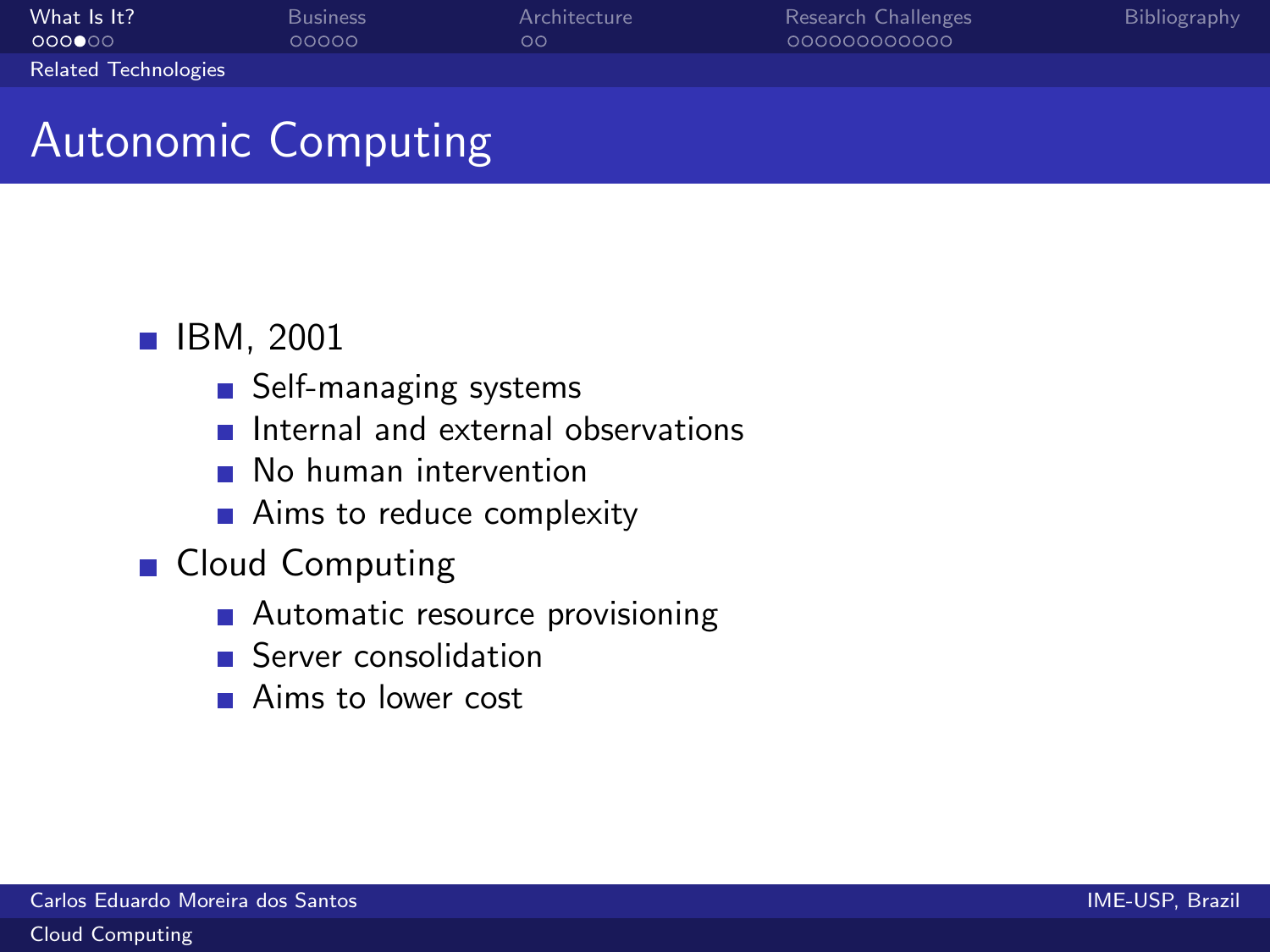| What Is It? | <b>Business</b> | Architecture | Research Challenges | Bibliography |
|-------------|-----------------|--------------|---------------------|--------------|
| 000000      | 00000           | OΟ           | 00000000000         |              |
| Is It New?  |                 |              |                     |              |
|             |                 |              |                     |              |
| Is It New?  |                 |              |                     |              |

<span id="page-8-0"></span>Cloud Computing is not a new technology, but a new operations model that combines existing technologies.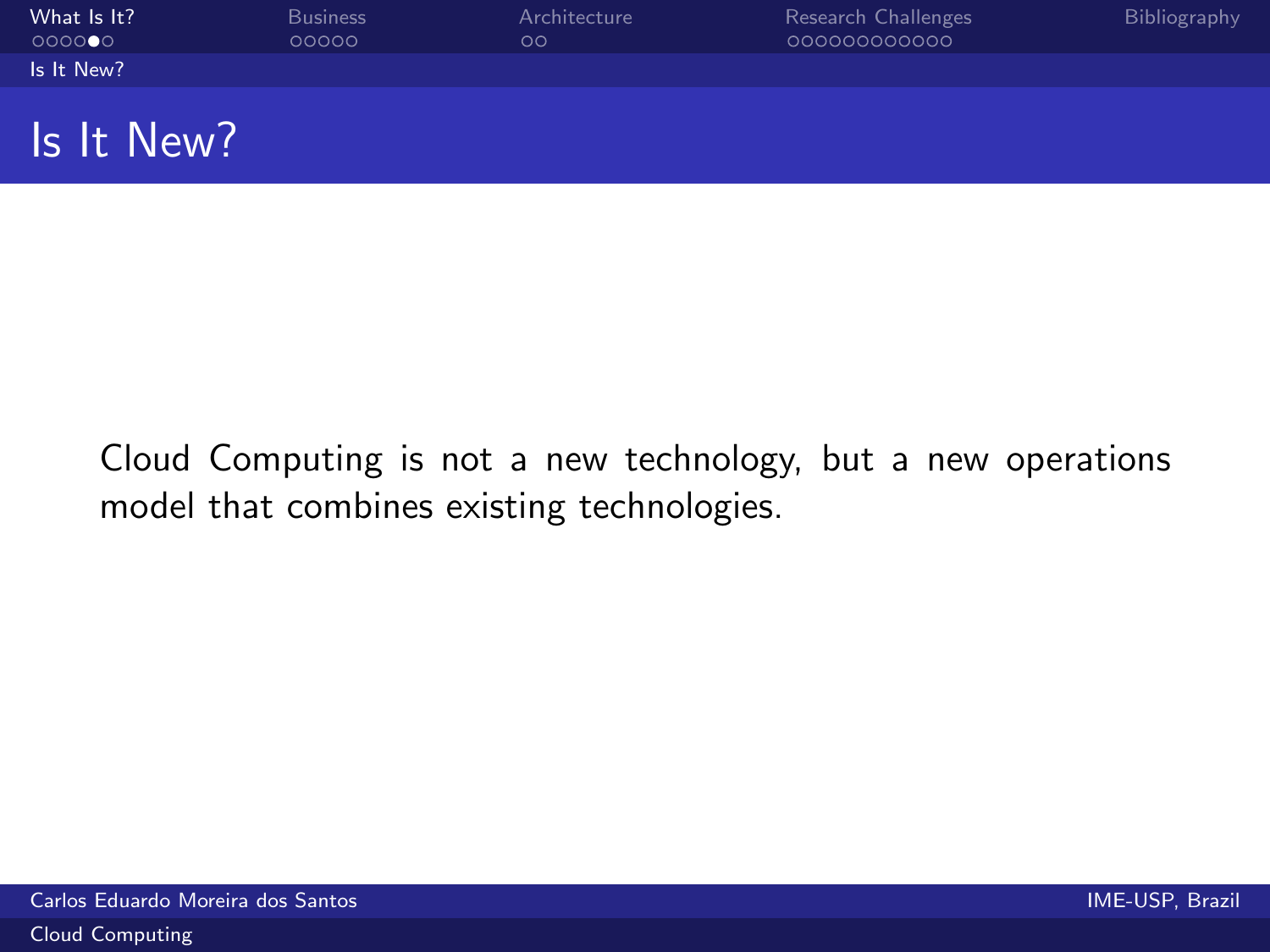| What Is It?       | <b>Business</b> | Architecture | Research Challenges | <b>Bibliography</b> |
|-------------------|-----------------|--------------|---------------------|---------------------|
| 00000             | 00000           | OΟ           | 000000000000        |                     |
| <b>Definition</b> |                 |              |                     |                     |
|                   |                 |              |                     |                     |

### Definition

<span id="page-9-0"></span>Cloud computing is a model for enabling convenient, on-demand network access to a shared pool of configurable computing resources (e.g., networks, servers, storage, applications, and services) that can be rapidly provisioned and released with minimal management effort or service provider interaction. [\[NIST, 2009\]](#page-30-1)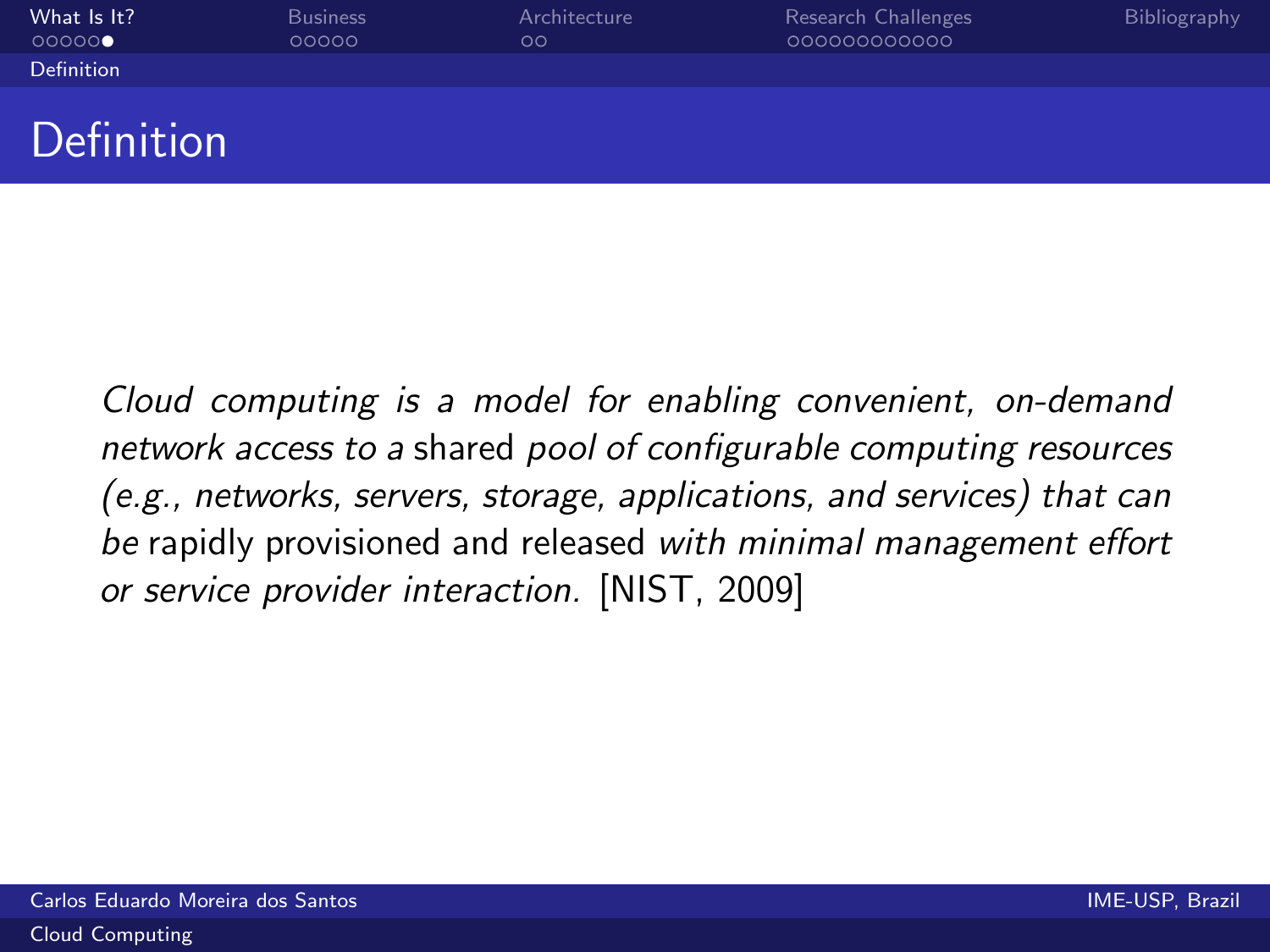| What Is It?<br>000000 | <b>Business</b><br>00000 | Architecture<br>OΟ | Research Challenges<br>000000000000 | <b>Bibliography</b> |
|-----------------------|--------------------------|--------------------|-------------------------------------|---------------------|
|                       |                          |                    |                                     |                     |
|                       |                          |                    |                                     |                     |

### **Business**

- **Illusion of infinite resources on demand**
- No up-front commitment
- Ability to pay on a short-term basis
- <span id="page-10-0"></span>Lower
	- risks (hardware failure)
	- maintainance costs
	- **hardware expenses (fabless companies)**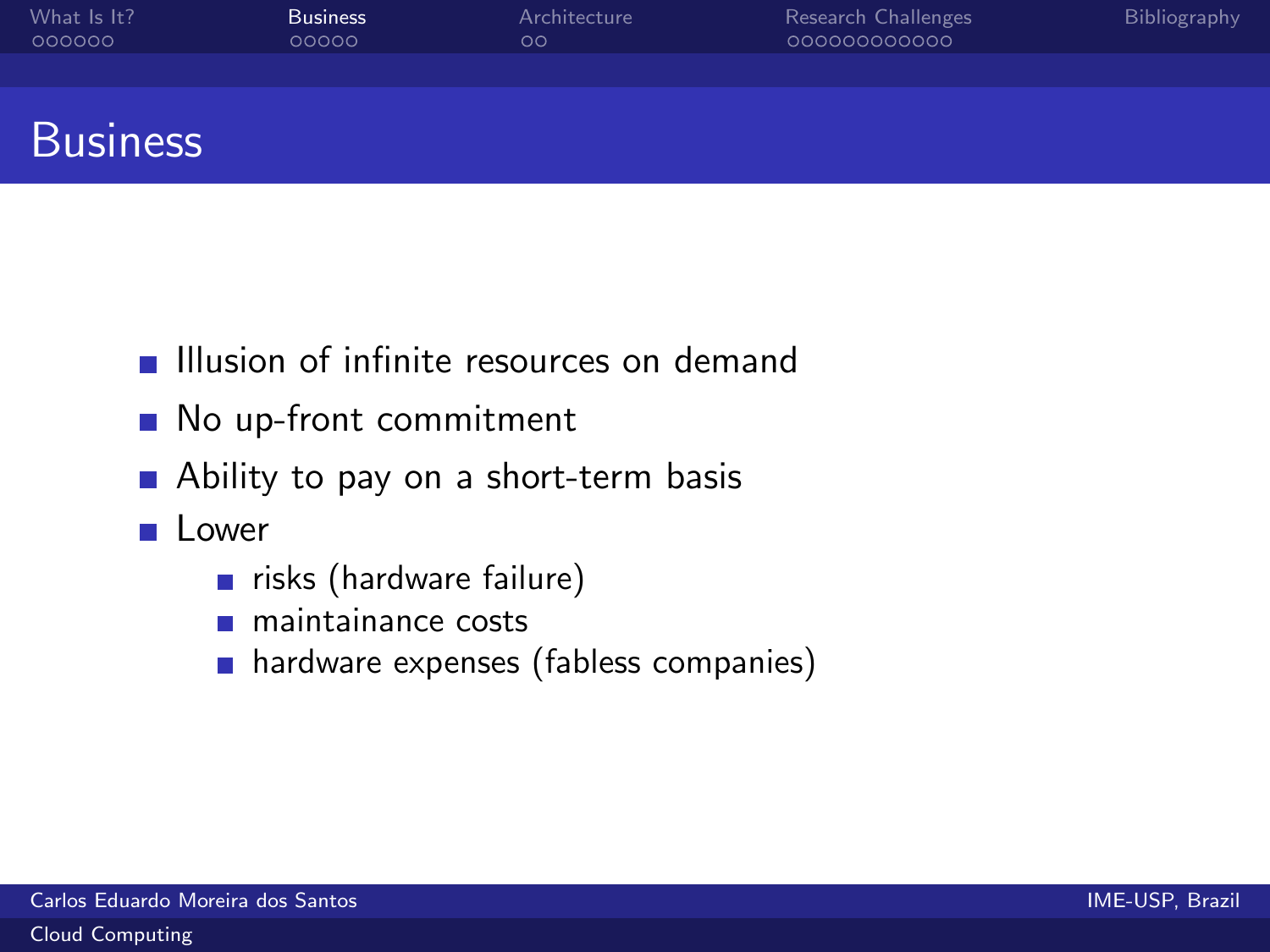| What Is It?           | <b>Business</b> | Architecture | Research Challenges | Bibliography |
|-----------------------|-----------------|--------------|---------------------|--------------|
| -000000               | 00000           | OΟ           | 000000000000        |              |
| <b>Business Model</b> |                 |              |                     |              |

### Business Model



<span id="page-11-0"></span>Figure: Cloud Computing business model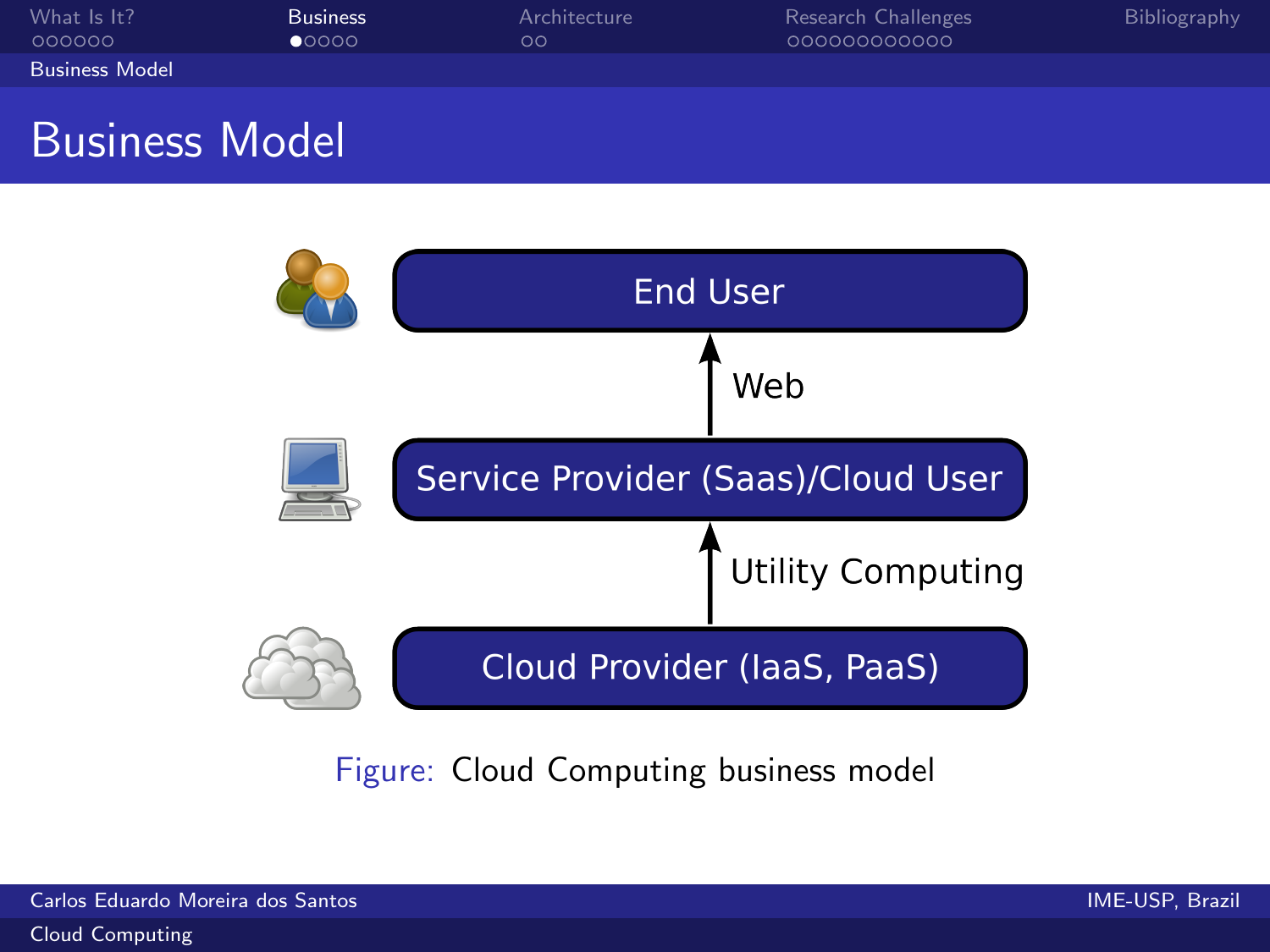| What Is It? | <b>Business</b> | Architecture | Research Challenges | Bibliography |
|-------------|-----------------|--------------|---------------------|--------------|
| 000000      | 00000           | $\circ$      | 000000000000        |              |
| Elasticity  |                 |              |                     |              |

### **Elasticity**

- **Datacenters utilization** 
	- average:  $5\%$  to  $20\%$
	- peak workload: 10% to 200%
- **Provisioning errors**
- Surges [\(Animoto](http://blog.animoto.com/2008/04/21/amazon-ceo-jeff-bezos-on-animoto/) 50 to 3500 servers in 3 days)
- <span id="page-12-0"></span>■ DDoS example: 1 GB/s attack, 500 bots/EC2 instance
	- Attacker (week): 500,000 bots  $\times$  \$0.03 = \$15,000
	- Cloud (hour):  $$360 + $100$  (32 hours)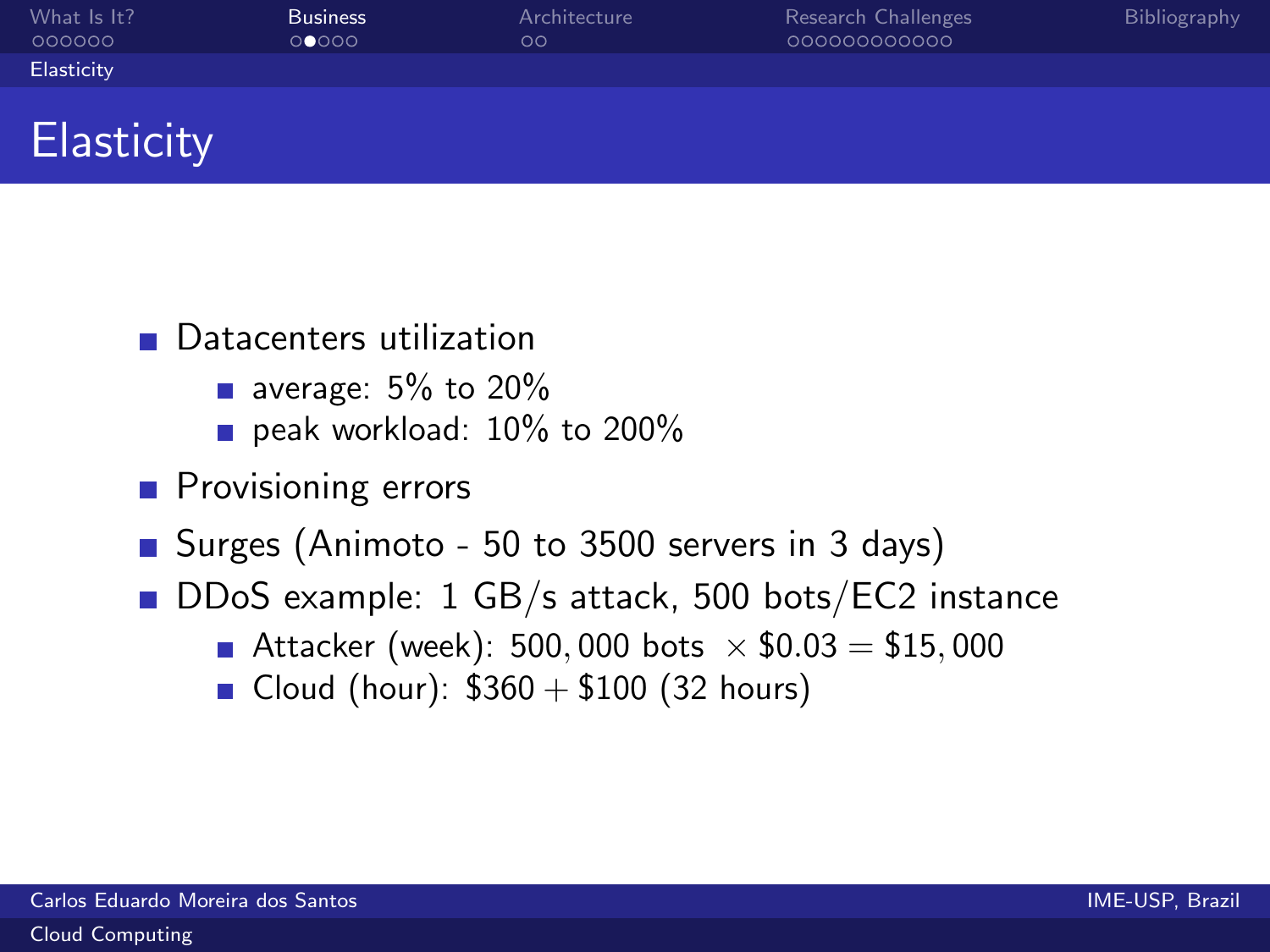| What Is It?<br>000000       | <b>Business</b><br>00000 | Architecture<br>OΟ | Research Challenges<br>000000000000 | Bibliography |
|-----------------------------|--------------------------|--------------------|-------------------------------------|--------------|
| <b>Commercial Solutions</b> |                          |                    |                                     |              |
|                             |                          |                    |                                     |              |

### Amazon EC2

- Virtual Machines on top of Xen
- **Full control of software stack**
- $\blacksquare$  Images can be used to launch other VMs
- Conditions can trigger VM addition or removal
- <span id="page-13-0"></span>**Multiple locations: US, Europe, Asia**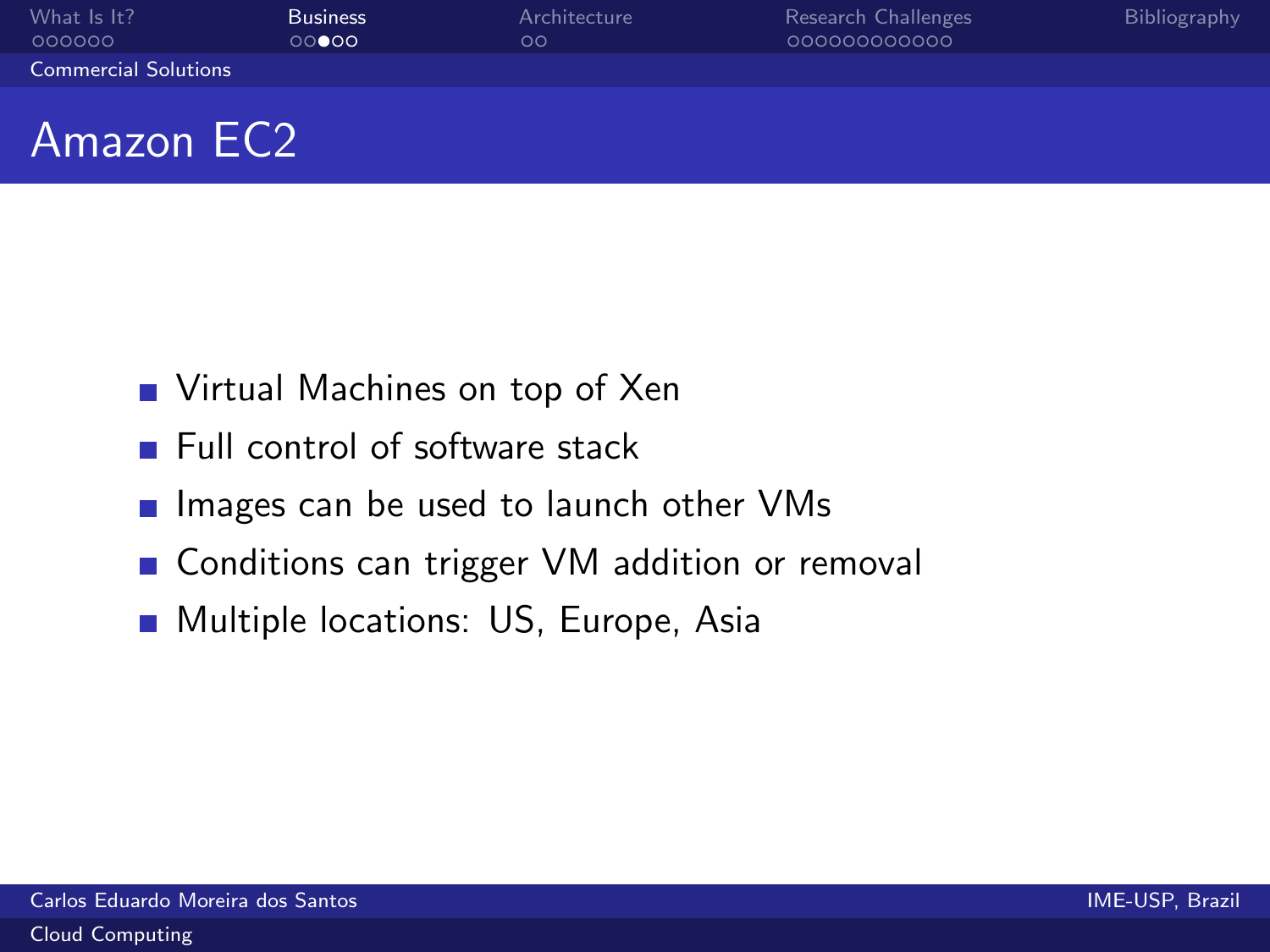| What Is It?                 | <b>Business</b> | Architecture  | Research Challenges | <b>Bibliography</b> |
|-----------------------------|-----------------|---------------|---------------------|---------------------|
| 000000                      | ○○ <b>○●○</b>   | $\circ \circ$ | 000000000000        |                     |
| <b>Commercial Solutions</b> |                 |               |                     |                     |

# Google AppEngine

- **Platform for traditional web applications**
- Supports python and java
- **Non-relational database**
- <span id="page-14-0"></span>Scaling is automatic and transparent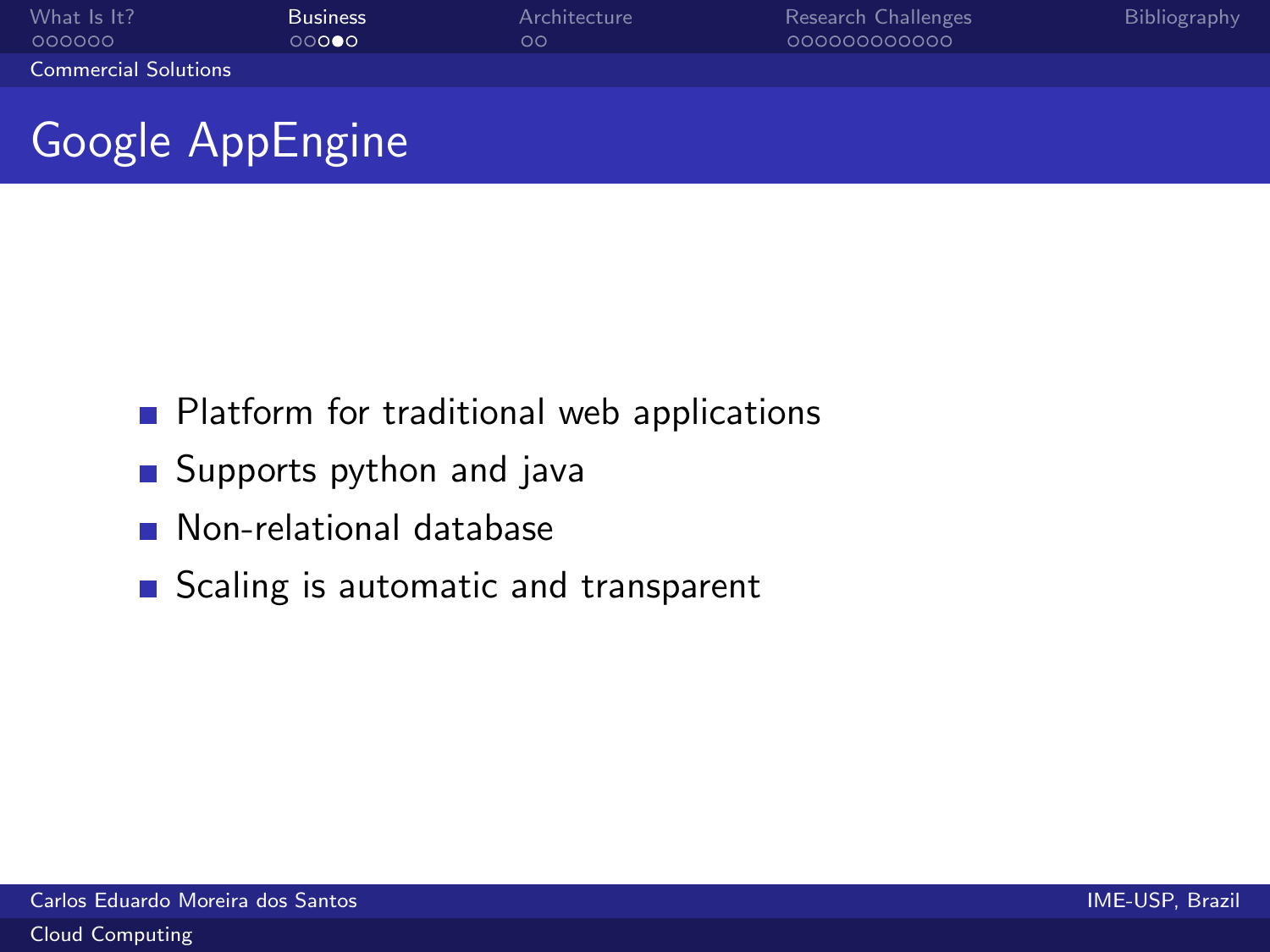| What Is It?                 | <b>Business</b> | Architecture | Research Challenges | Bibliography |
|-----------------------------|-----------------|--------------|---------------------|--------------|
| 000000                      | ಂಂಂ∙            | OΟ           | 000000000000        |              |
| <b>Commercial Solutions</b> |                 |              |                     |              |

### Microsoft Windows Azure

#### ■ Three components

- 1 Windows based environment (applications, data)
- 2 SQL Azure based on SQL Server
- **3** .NET Services for distributed infraestructure
- **Platform runs applications in the cloud or locally**
- Supports .NET,  $C#$ , VB,  $C++$ , etc
- <span id="page-15-0"></span>User must specify application needs to scale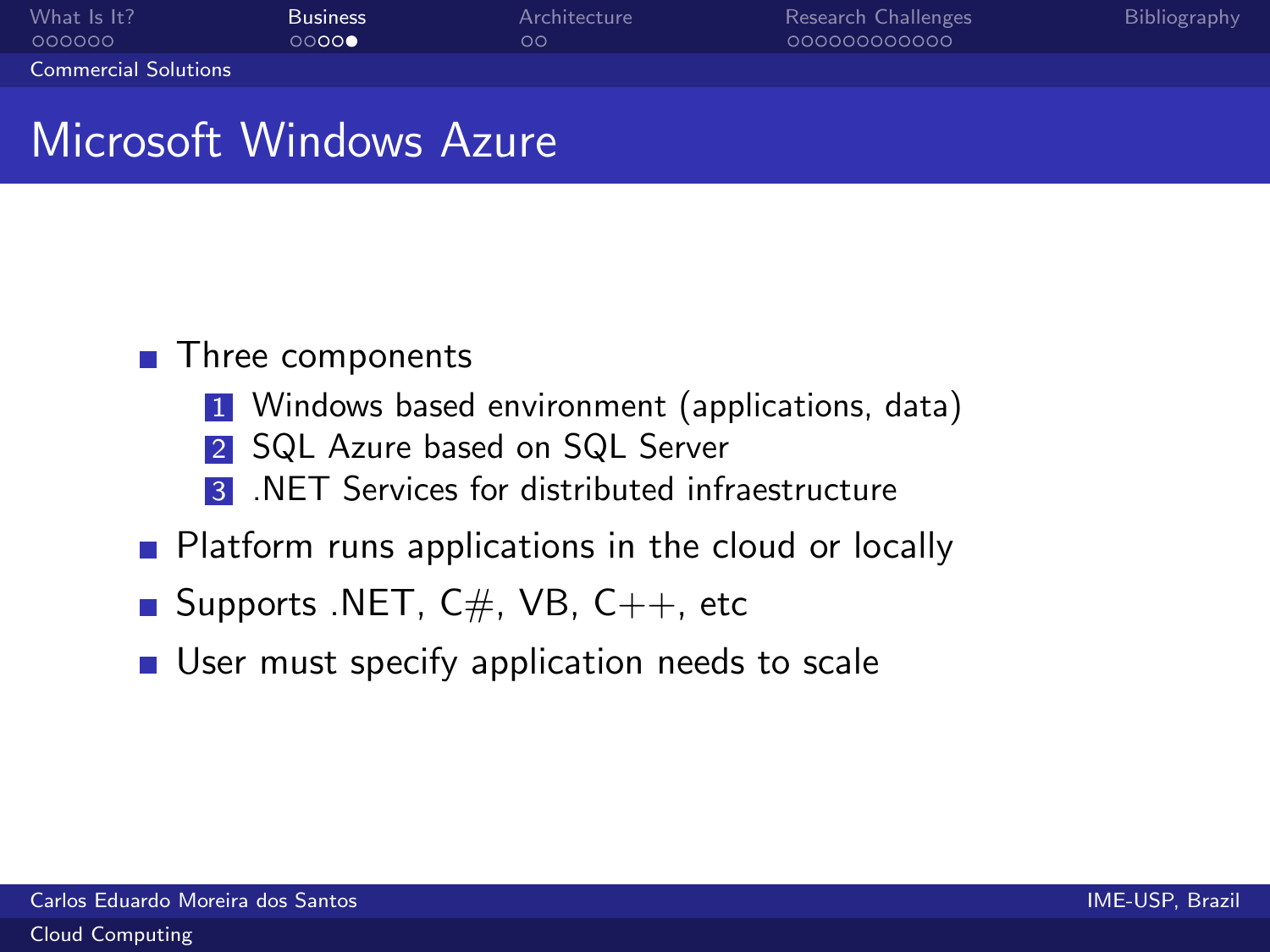| What Is It?               | <b>Business</b> | Architecture   | Research Challenges | Bibliography |
|---------------------------|-----------------|----------------|---------------------|--------------|
| 000000                    | ೧೧೧೧೧           | $\bullet\circ$ | 000000000000        |              |
| <b>Service Categories</b> |                 |                |                     |              |

# Service Categories

- **Infraestructure as a Service (IaaS)** 
	- On-demand resources, usually VMs
	- **Amazon**  $FC2$
- **Platform as a Service (PaaS)** 
	- Operating system support
	- Software development frameworks
	- [Google App Engine](http://code.google.com/appengine/)
- <span id="page-16-0"></span>■ Software as a Service (SaaS)
	- On-demand applications over the Internet
	- [Salesforce \(CRM\)](http://www.salesforce.com/)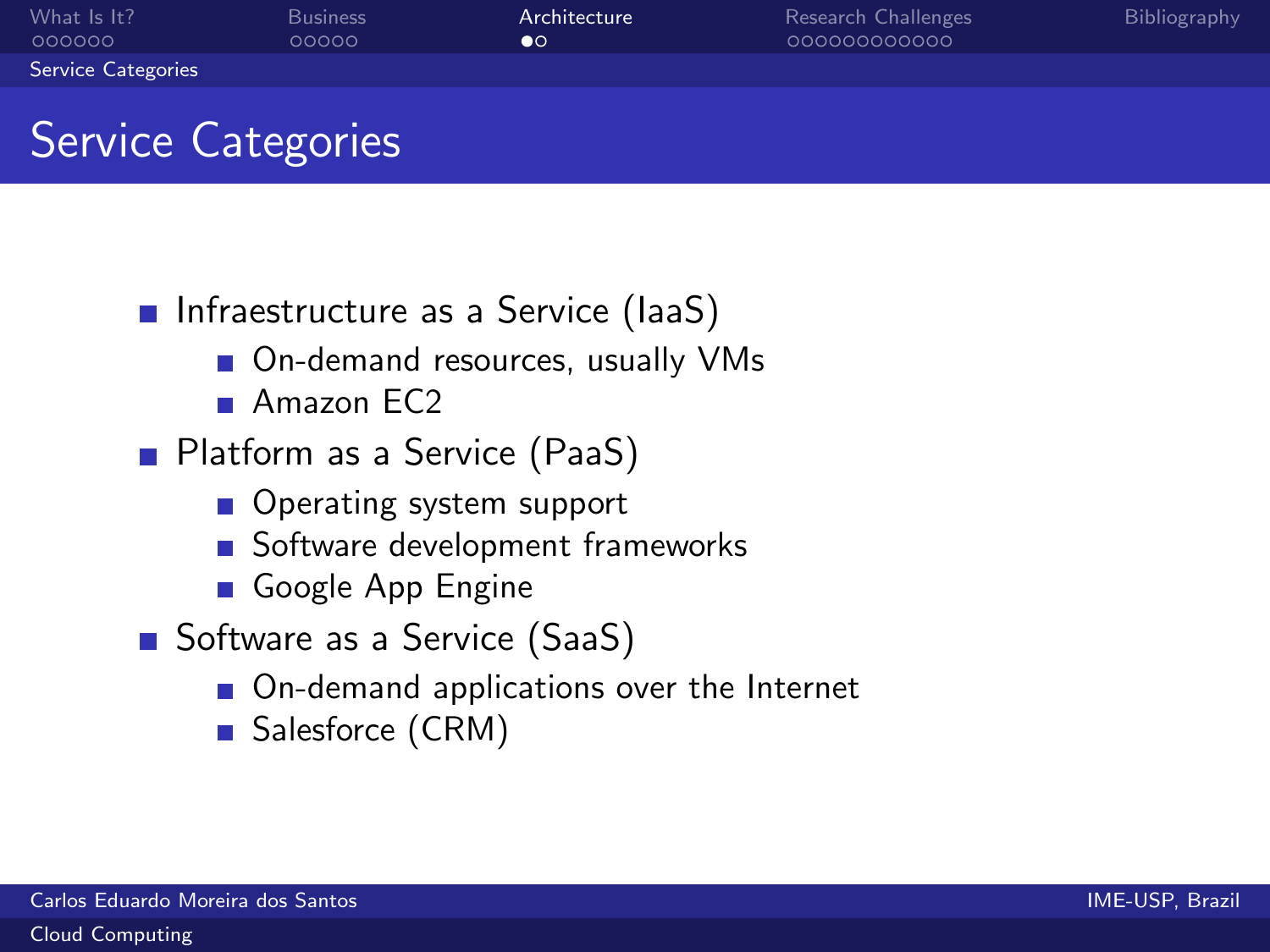| What Is It?               | <b>Business</b> | Architecture    | Research Challenges | <b>Bibliography</b> |
|---------------------------|-----------------|-----------------|---------------------|---------------------|
| 000000                    | 00000           | $\circ \bullet$ | 000000000000        |                     |
| <b>Service Categories</b> |                 |                 |                     |                     |

### Layers



#### Figure: Architecture of Cloud Computing

Carlos Eduardo Moreira dos Santos IME-USP, Brazil

[Cloud Computing](#page-0-0)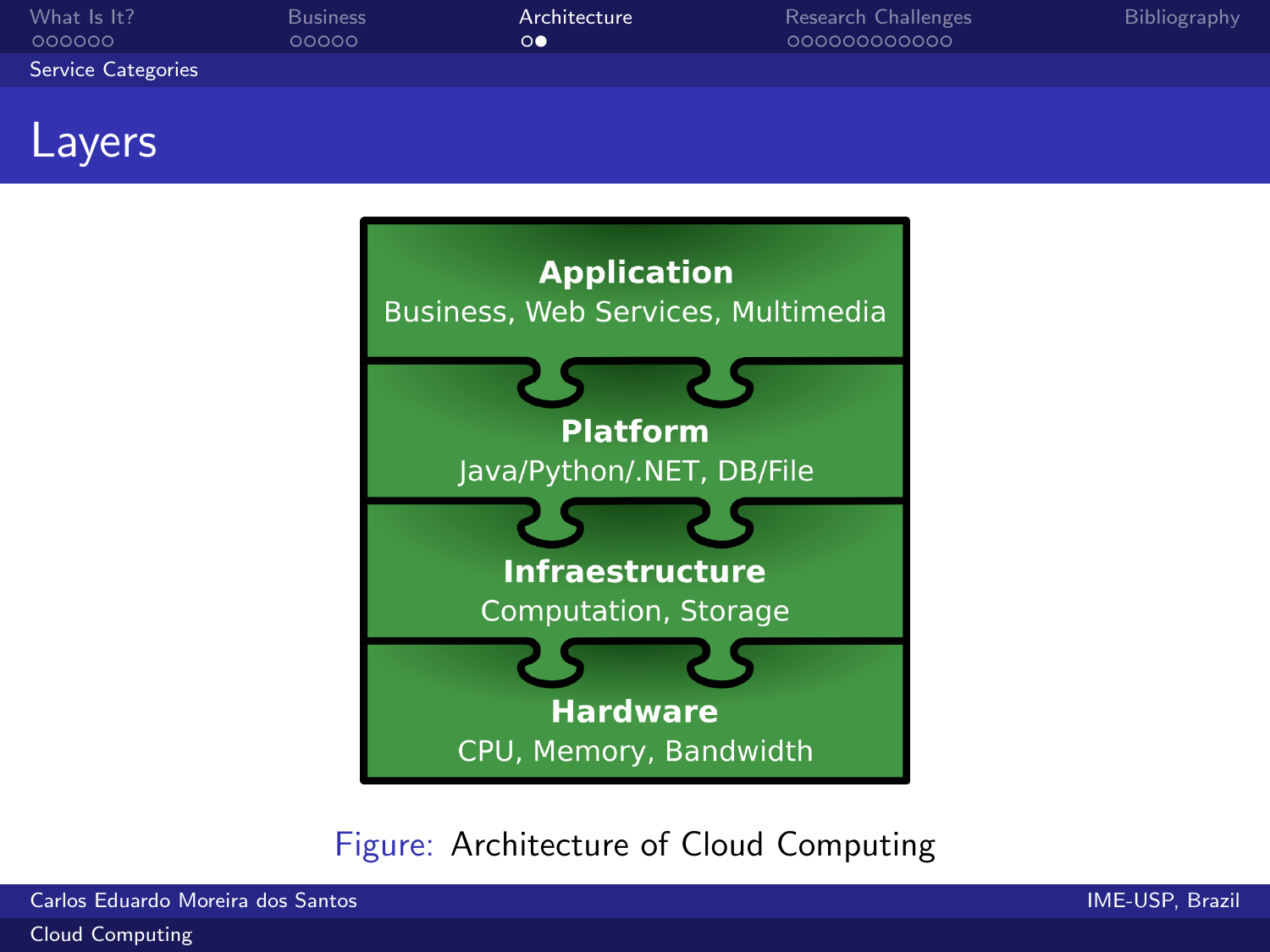| What Is It?                           | <b>Business</b> | Architecture | Research Challenges   | Bibliography |
|---------------------------------------|-----------------|--------------|-----------------------|--------------|
| 000000                                | 00000           | ററ           | $\bullet$ 00000000000 |              |
| <b>Automated Service Provisioning</b> |                 |              |                       |              |

### Automated Service Provisioning



<span id="page-18-0"></span>Figure: Fixed capacity problems. Most of the time opportunities are lost (red) or resources are wasted (yellow).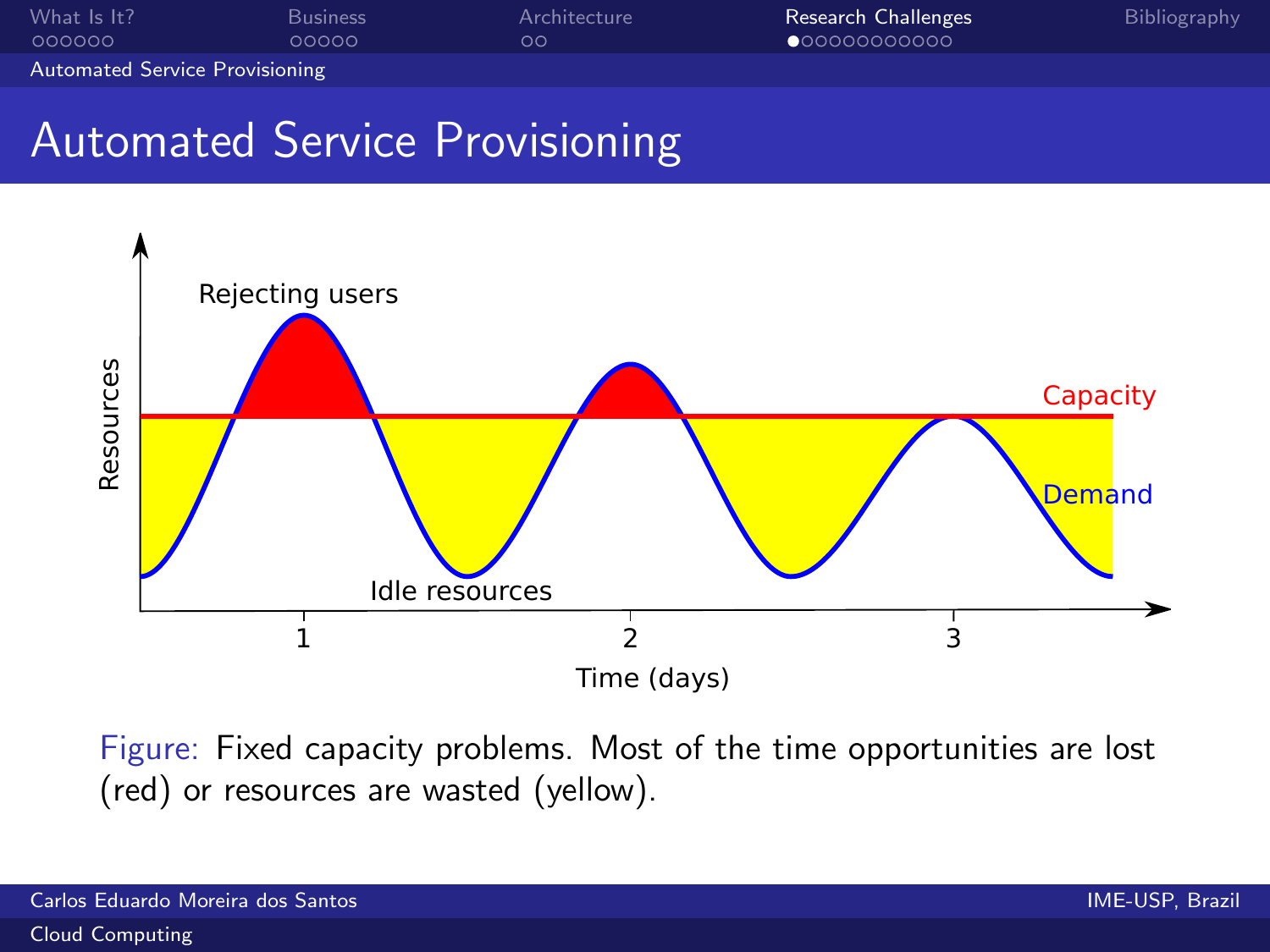| What Is It?                           | <b>Business</b> | Architecture | <b>Research Challenges</b> | Bibliography |
|---------------------------------------|-----------------|--------------|----------------------------|--------------|
| 000000                                | 00000           | OO.          | 00000000000                |              |
| <b>Automated Service Provisioning</b> |                 |              |                            |              |

### Automated Service Provisioning

Resource (de-)allocation to rapid demand flunctuations.

- **1** Predict number of instances to handle demand
	- **Queuing theory**
	- Control theory
	- **Statistical Machine Learning**
- **2** Predict future demand
- <span id="page-19-0"></span>**3** Automatic resource allocation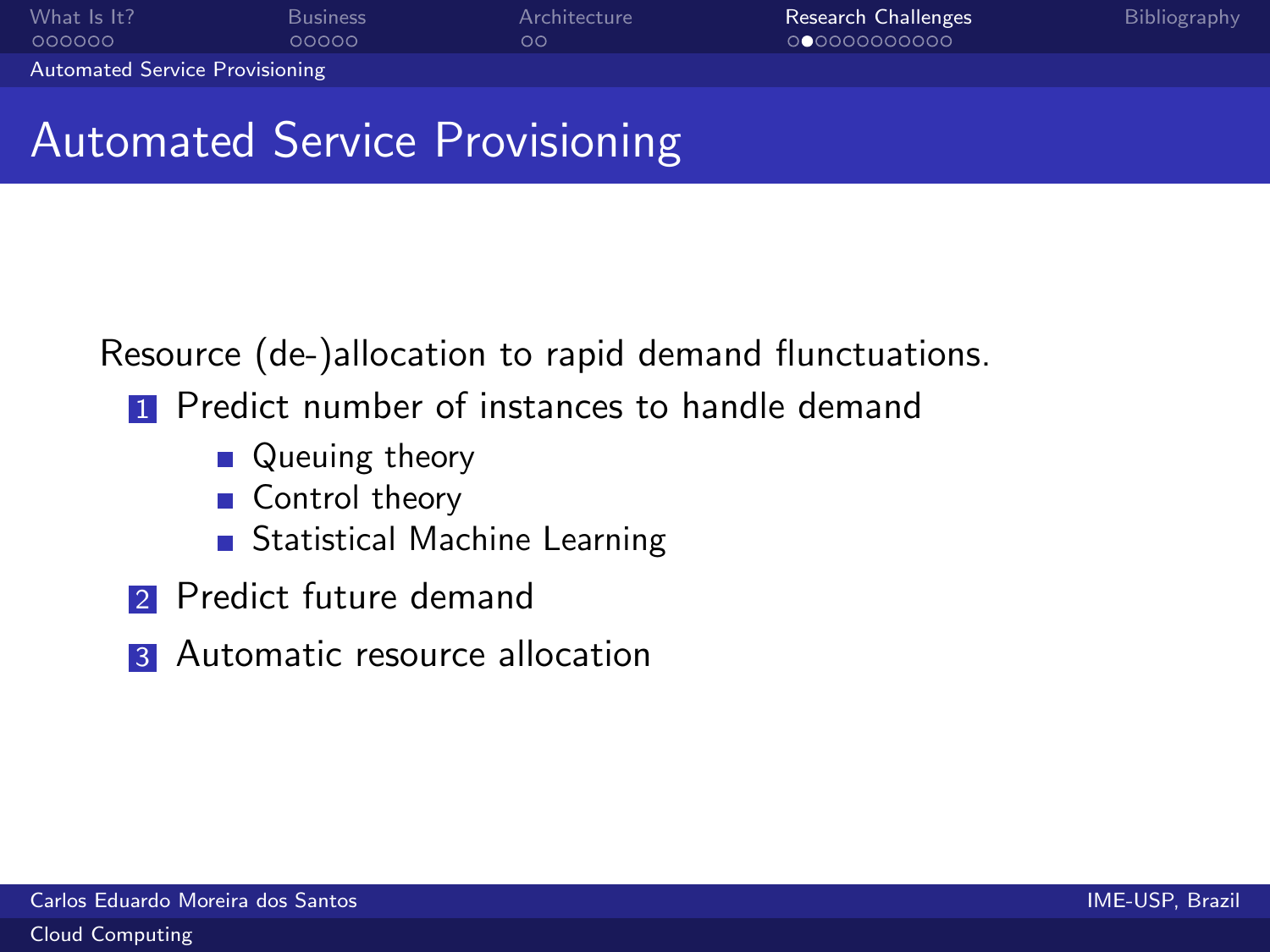| What Is It?              | <b>Business</b> | Architecture | <b>Research Challenges</b> | <b>Bibliography</b> |
|--------------------------|-----------------|--------------|----------------------------|---------------------|
| 000000                   | 00000           | OΟ           | 00000000000                |                     |
| <b>Energy Management</b> |                 |              |                            |                     |

# Energy Management

#### Problems:

- Government regulations, environmental standards
- $\Box$  53% of the cost is powering and cooling

#### Researches:

- **Energy-efficient hardware**
- **Energy-aware job-scheduling**
- **Server consolidation**
- <span id="page-20-0"></span>**Energy-efficient network protocols and infraestructures**

[Cloud Computing](#page-0-0)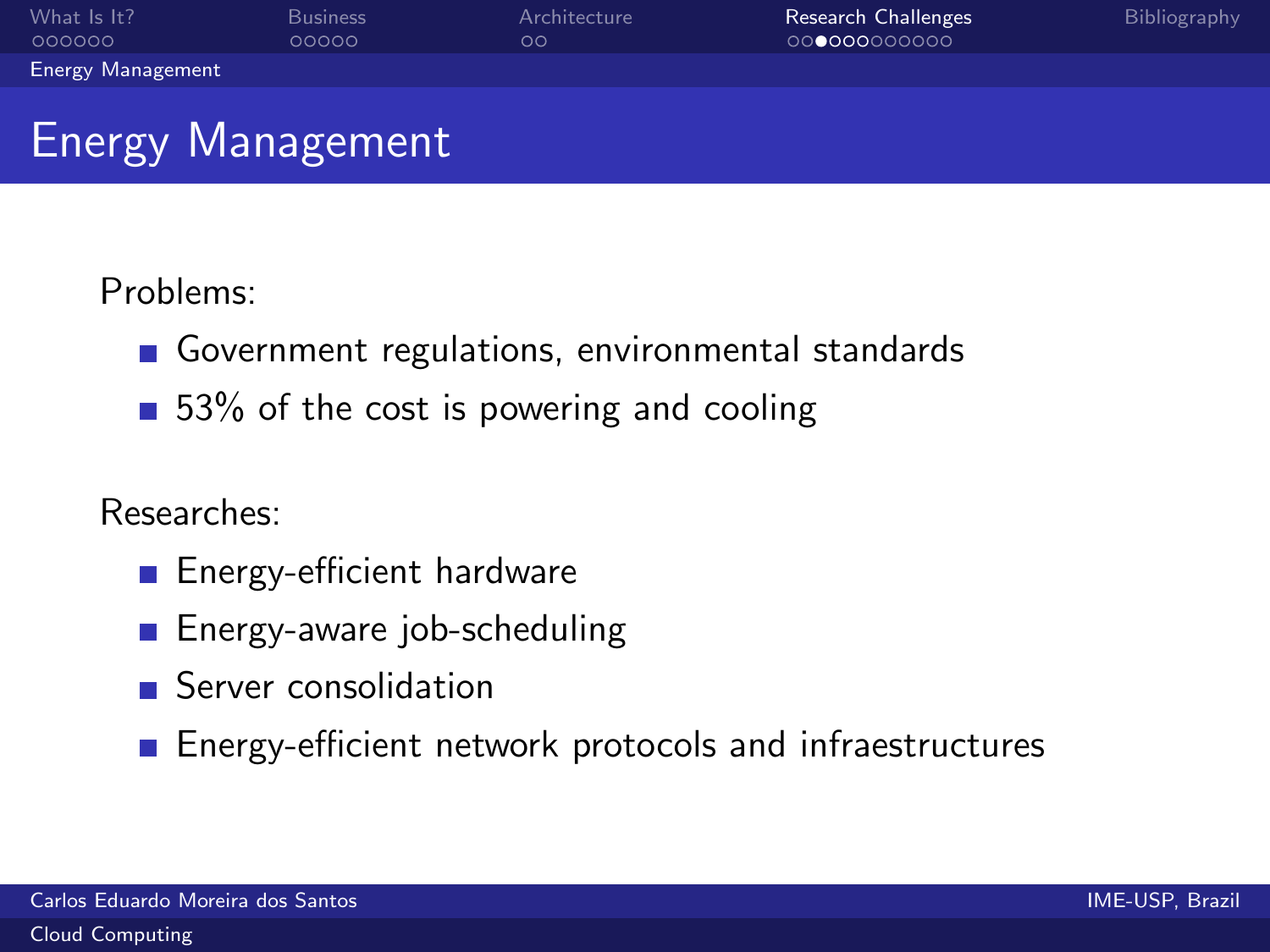| What Is It?              | <b>Business</b> | Architecture | Research Challenges | Bibliography |
|--------------------------|-----------------|--------------|---------------------|--------------|
| 000000                   | 00000           | OΟ           | 00000000000         |              |
| <b>Energy Management</b> |                 |              |                     |              |



Figure: HP Performance-Optimized Dataceter (POD): 40 feet and a capacity of 3,520 nodes or 12,000 LFF hard drives.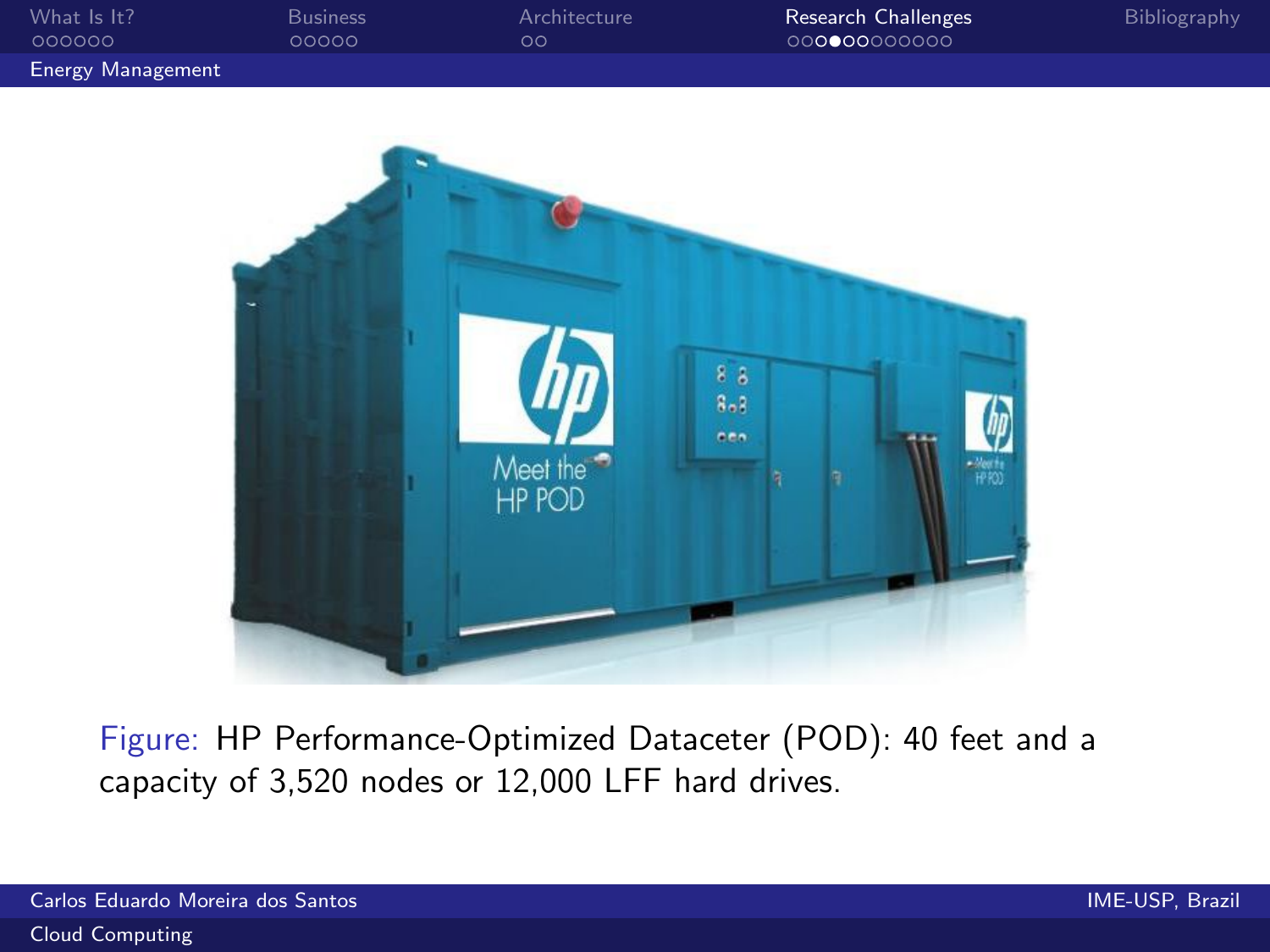| What Is It?              | F |
|--------------------------|---|
| 000000                   | ł |
| <b>Energy Management</b> |   |

Musiness Michitecture R<mark>esearch Challenges</mark> Bibliography<br>Procedure Communication Corporation Corporation Corporation District [Research Challenges](#page-18-0)<br>Corporation Communication Corporation Corporation Corporation Corporation C



#### Figure: HP POD inside.

Carlos Eduardo Moreira dos Santos IME-USP, Brazil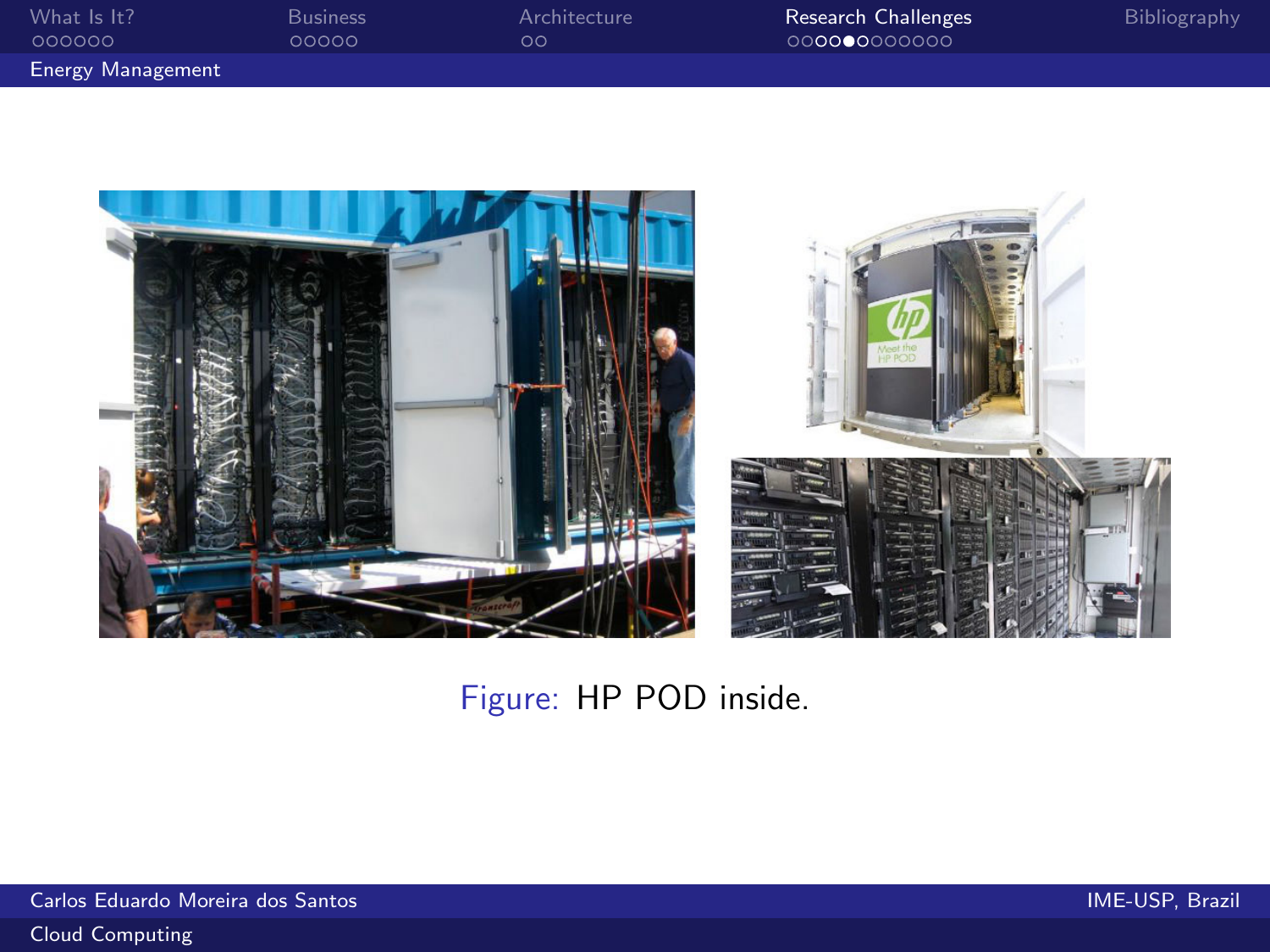| What Is It?              | <b>Business</b> | Architecture | <b>Research Challenges</b> | Bibliography |
|--------------------------|-----------------|--------------|----------------------------|--------------|
| 000000                   | 00000           | ററ           | 000000000000               |              |
| <b>Energy Management</b> |                 |              |                            |              |







Figure: On the left, Microsoft's new \$500 million Chicago data center. On the right, NASA cloud computing application hosted in a container and below it, IBM Portable Modular Data Center (PMDC).

Carlos Eduardo Moreira dos Santos IME-USP, Brazil

[Cloud Computing](#page-0-0)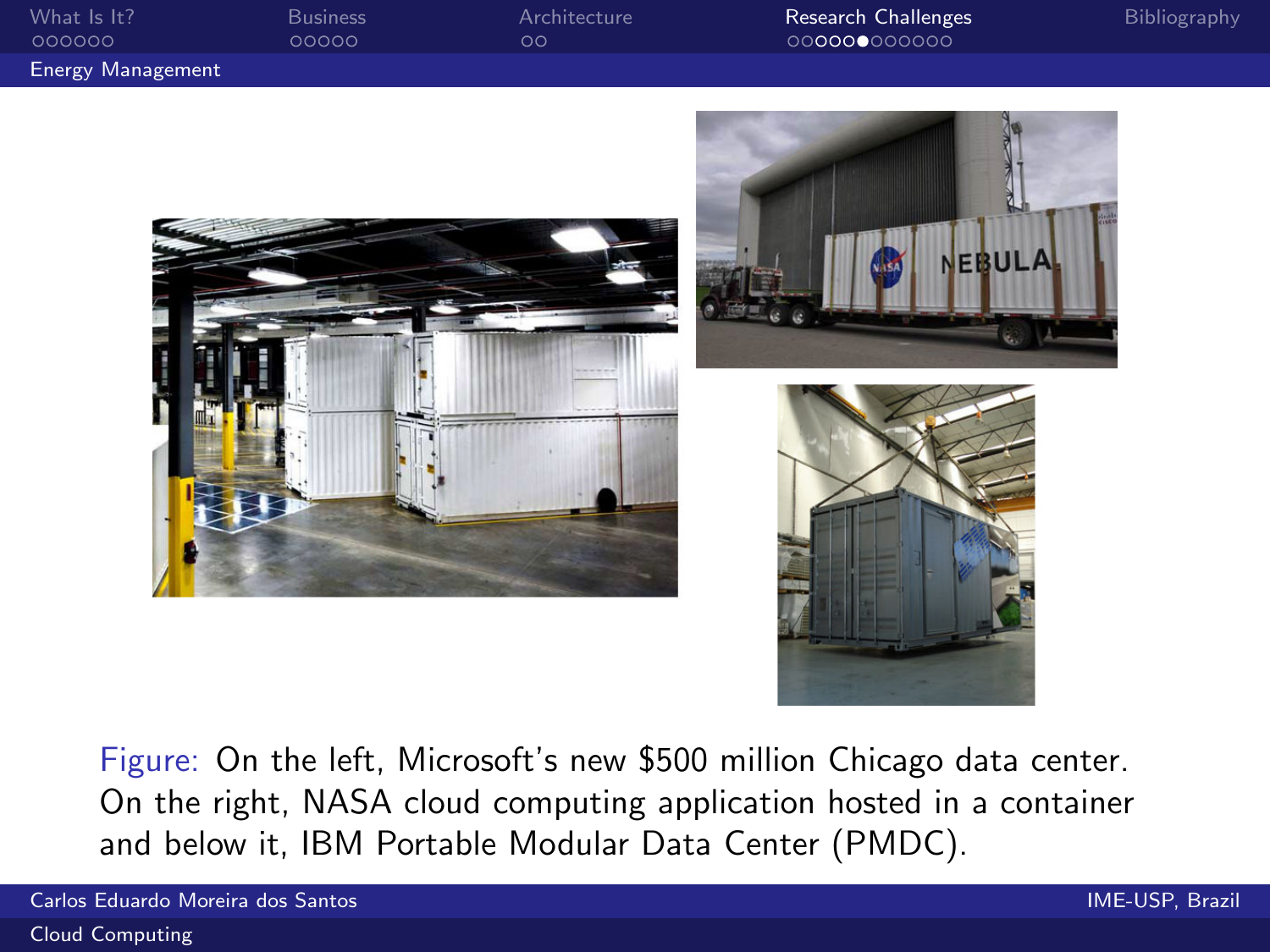| What Is It?                 | <b>Business</b> | Architecture | Research Challenges | <b>Bibliography</b> |
|-----------------------------|-----------------|--------------|---------------------|---------------------|
| - 000000                    | 00000           | $\circ$      | 000000000000        |                     |
| <b>Server Consolidation</b> |                 |              |                     |                     |

### Server Consolidation

- **Maximize servers in energy-saving state**
- **No** VM dependencies (communication requirements)
- Resource congestions
- <span id="page-24-0"></span>■ Variant of vector bin-packing problem (NP-hard)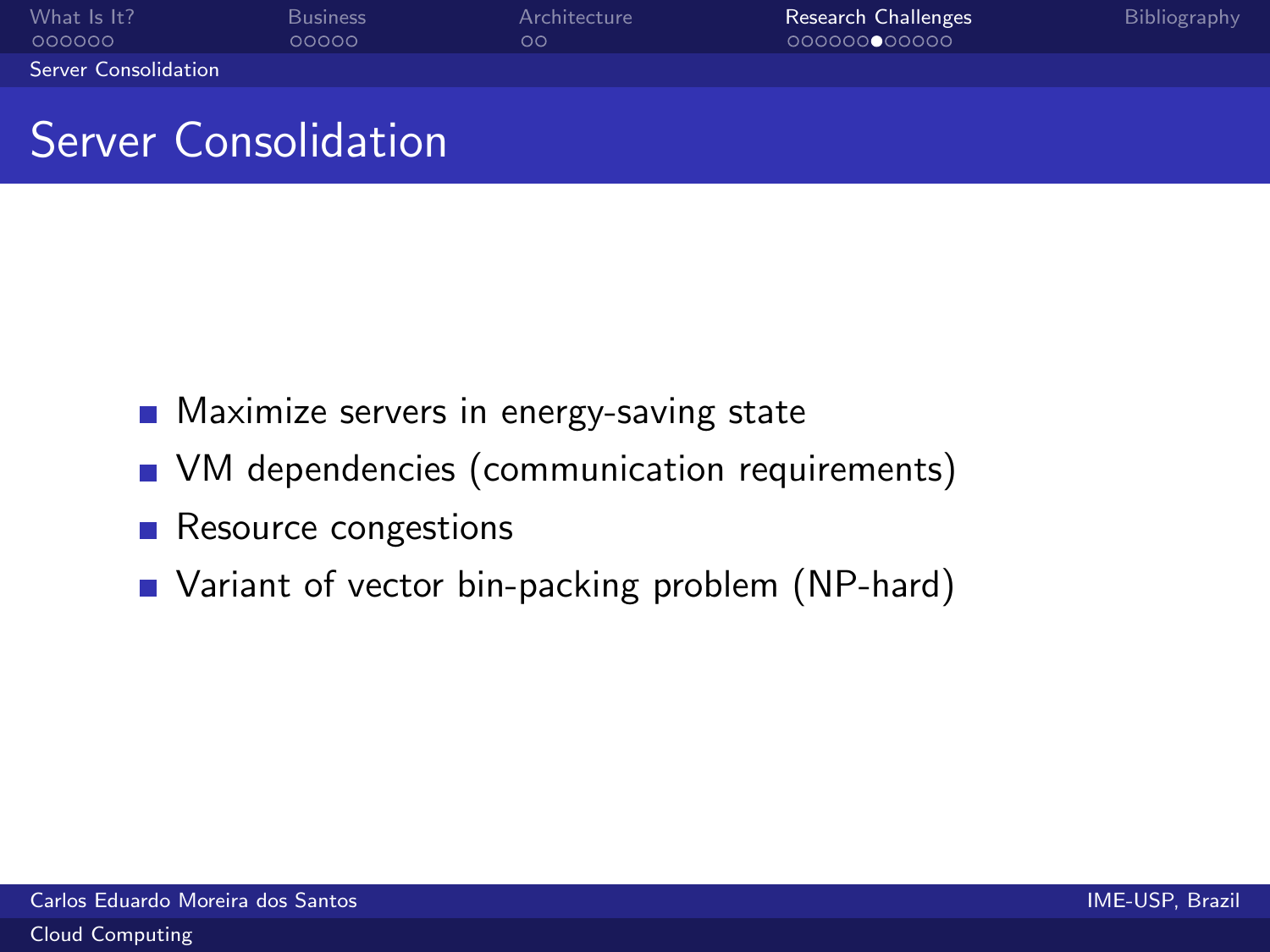| What Is It?               | <b>Business</b> | Architecture | Research Challenges | Bibliography |
|---------------------------|-----------------|--------------|---------------------|--------------|
| 000000                    | 00000           | ററ           | 000000000000        |              |
| Virtual Machine Migration |                 |              |                     |              |

### Virtual Machine Migration

- $\blacksquare$  Xen and VMWare "live" VM migration (<1 sec)
- <span id="page-25-0"></span>Detecting hotspots versus sudden workload changes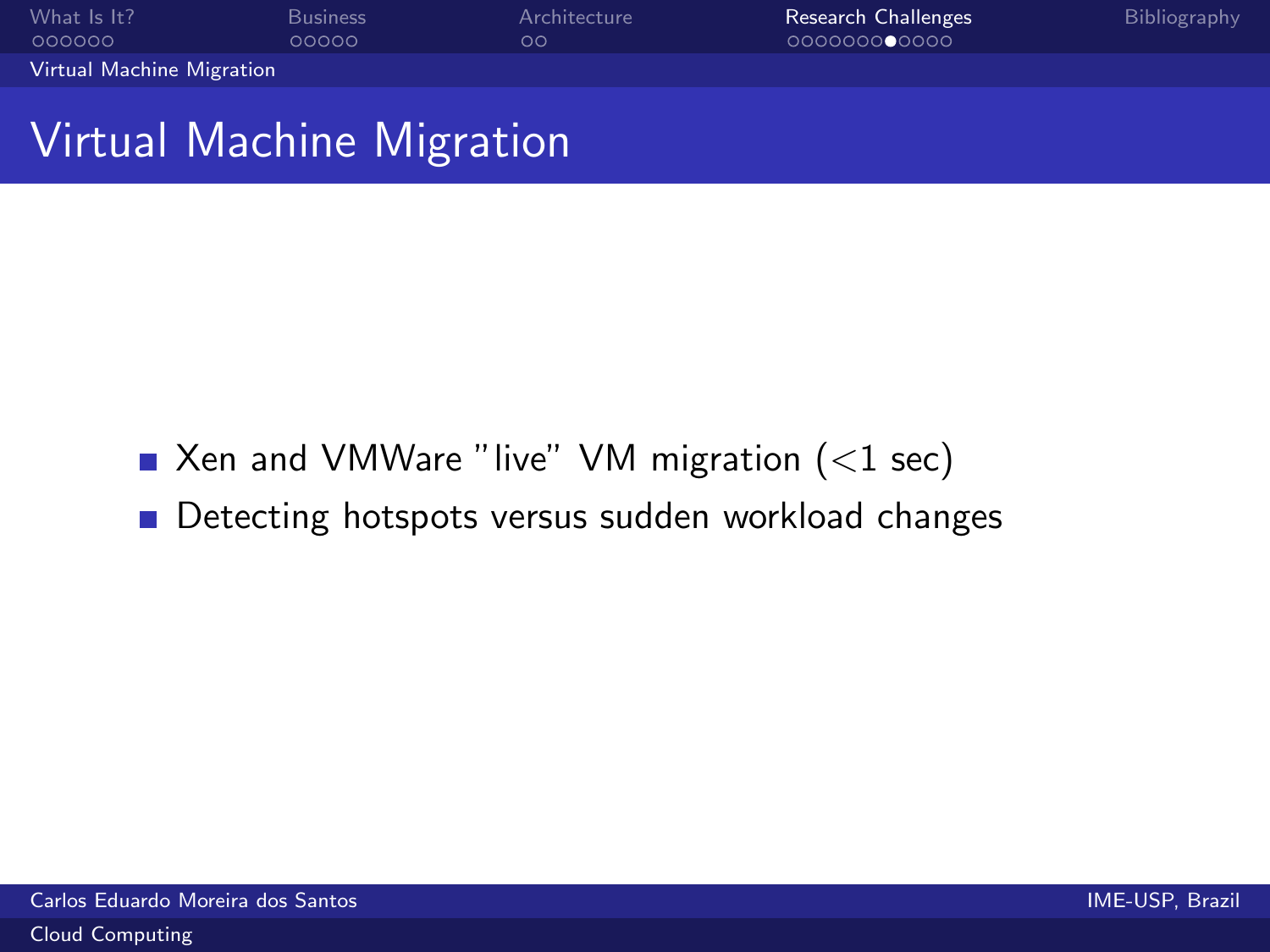| What Is It?      | <b>Business</b> | Architecture | Research Challenges | <b>Bibliography</b> |
|------------------|-----------------|--------------|---------------------|---------------------|
| 000000           | 00000           | OΟ           | 000000000000        |                     |
| Traffic analysis |                 |              |                     |                     |

# Traffic analysis

- **Important for management and planning decisions**
- **Much higher density of links**
- <span id="page-26-0"></span>**Most existing methods have problems here:** 
	- Compute only a few hundreds end hosts
	- Assume flow patterns (MapReduce jobs)  $\mathcal{L}_{\mathcal{A}}$

[Cloud Computing](#page-0-0)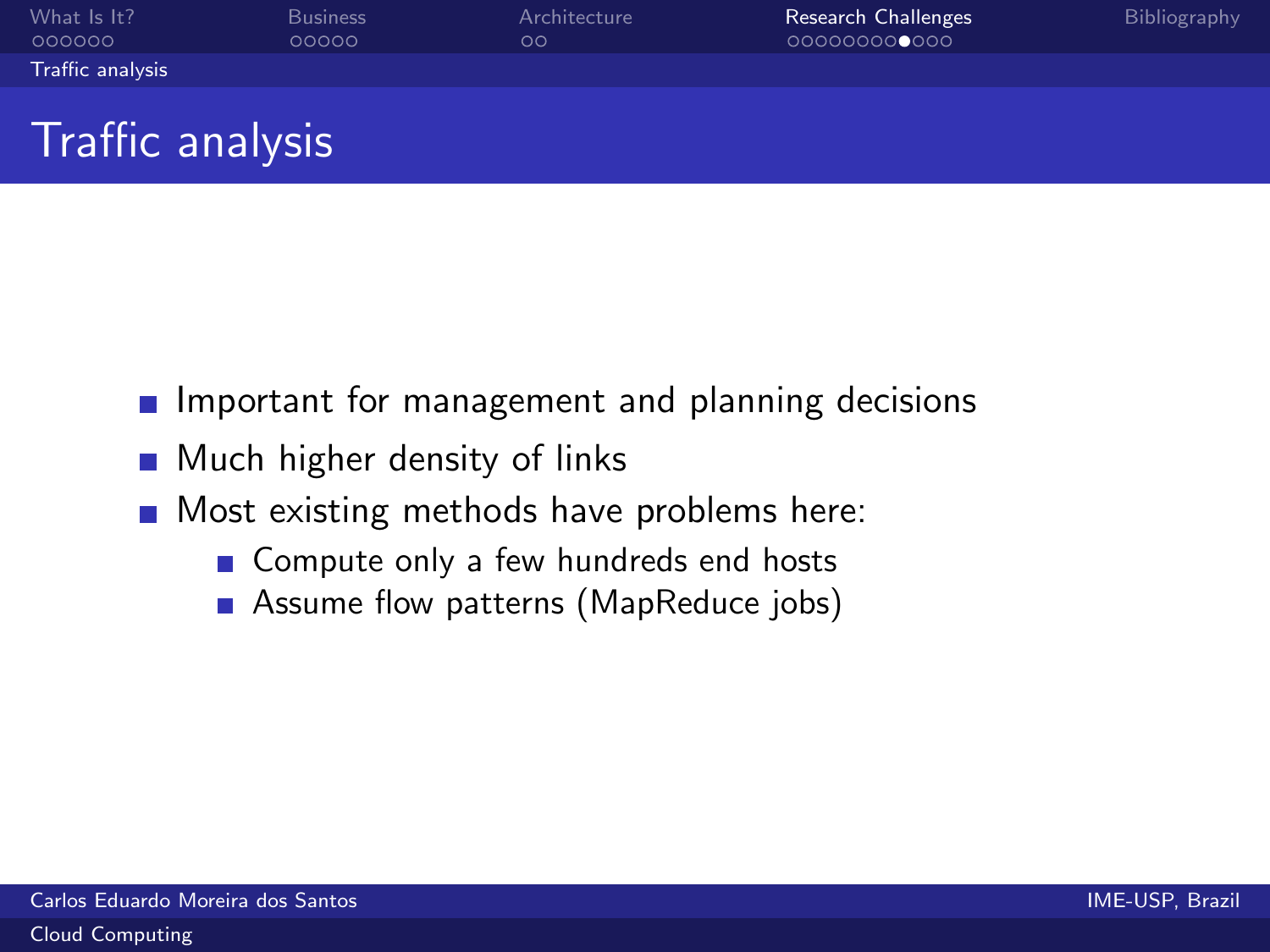| What Is It?<br><b>Business</b> | Architecture | Research Challenges | Bibliography |
|--------------------------------|--------------|---------------------|--------------|
| 000000<br>00000                | $\circ$      | 000000000000        |              |
| Data Security                  |              |                     |              |

## Data Security

- Confidentiality for secure data access and transfer
	- Cryptographic protocols
- <span id="page-27-0"></span>**Auditability** 
	- Remote attestation (system state encrypted with  $TPM$ )
	- With VM migration, it is not sufficient
	- Virtualization platform must be trusted (SVMM)
	- Hardware must be trusted using hardware TPM
	- **Efficient protocols are being designed**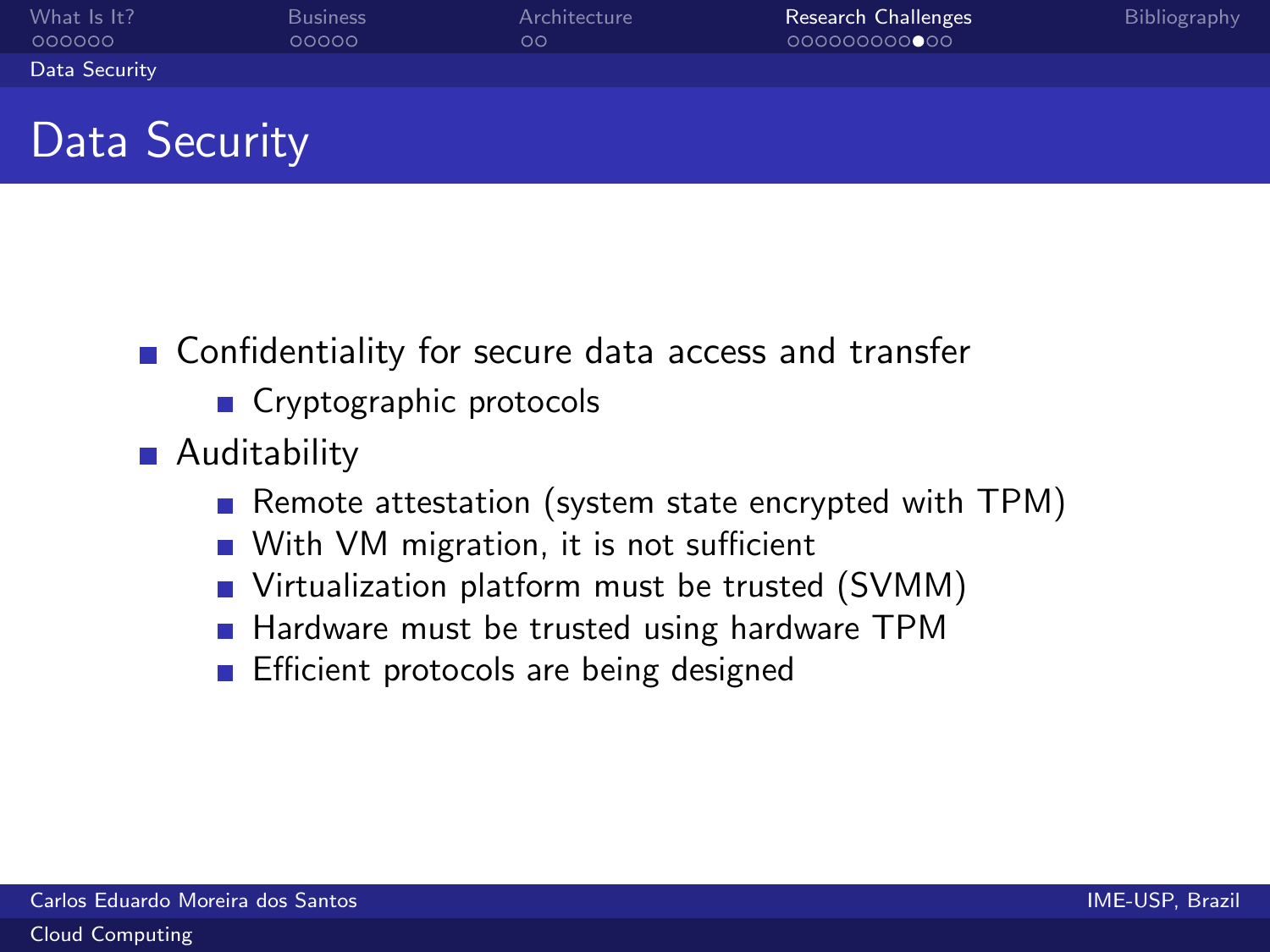| What Is It?         | <b>Business</b> | Architecture | Research Challenges | Bibliography |
|---------------------|-----------------|--------------|---------------------|--------------|
| 000000              | 00000           | ററ           | 000000000000        |              |
| Software Frameworks |                 |              |                     |              |

## Software Frameworks

Large-scale data-intensive applications usually leverage MapReduce frameworks.

- Scalable
- **Fault-tolerant**

Challenges:

- **Performance and resource usage depends on application**
- Better performance and cost can be achieved by:
	- Selecting configuration parameter values
	- **Mitigating the bottleneck resources**
	- **Adaptive scheduling in dynamic conditions**
	- Performance modeling of Hadoop jobs

**Energy-aware:** 

- A node should sleep while waiting new jobs
- <span id="page-28-0"></span>**HDFS** must be energy-aware, also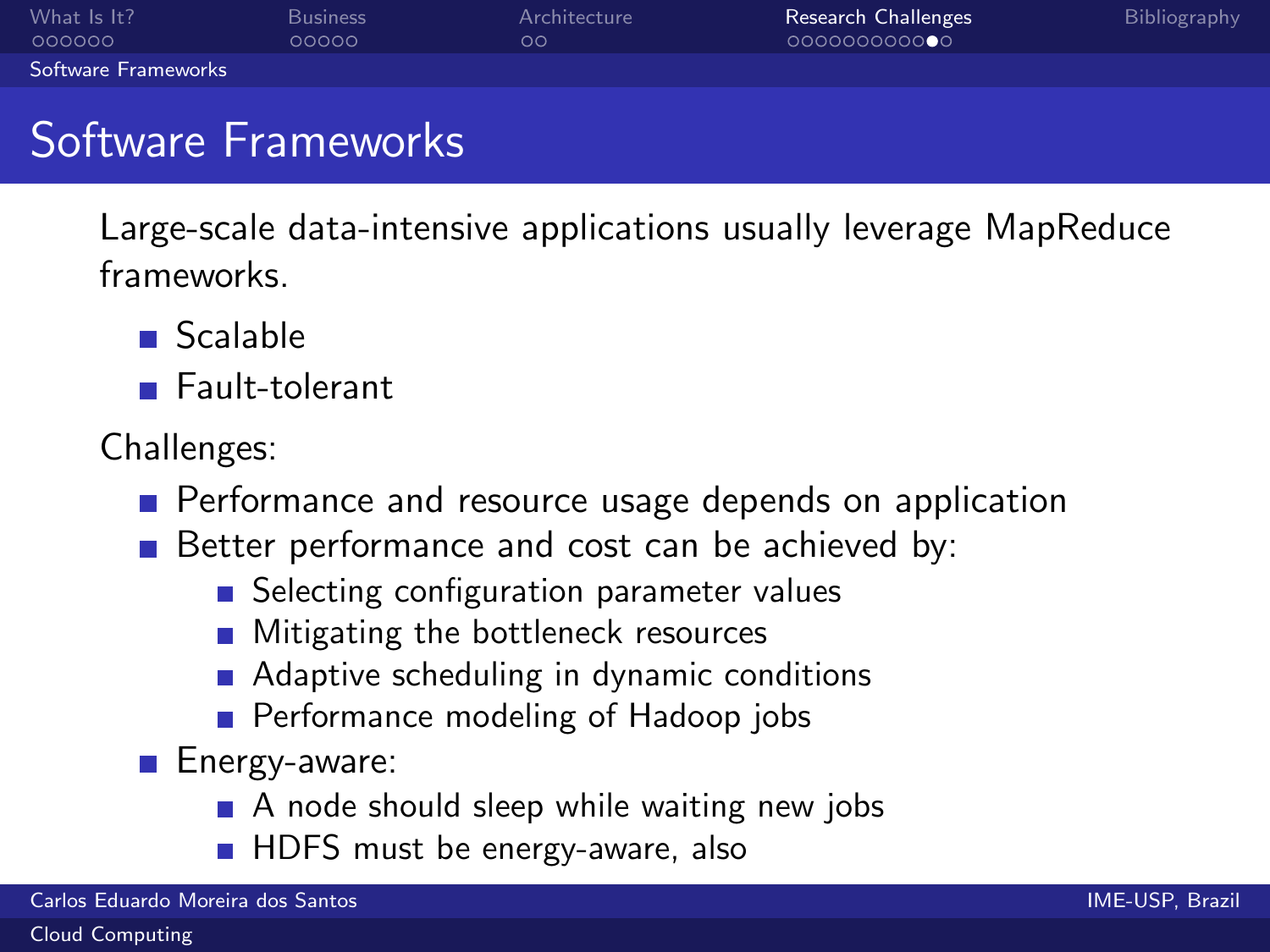| What Is It?              | <b>Business</b> | Architecture  | Research Challenges | Bibliography |
|--------------------------|-----------------|---------------|---------------------|--------------|
| - 000000                 | 00000           | $\circ \circ$ | 00000000000         |              |
| Novel Cloud Architecture |                 |               |                     |              |

### Novel Cloud Architectures

Small data centers can be more advantageous

- **Less power (cooling)**
- Cheaper
- Better geographically distributed (interactive gaming)

Using voluntary resources for cloud applications

- Much cheaper
- **More suitable for non-profit applications**
- **Must deal with heterogeneous resources**
- Machines can be turned on or off at any time
- <span id="page-29-0"></span>How to incentivate resource donations?